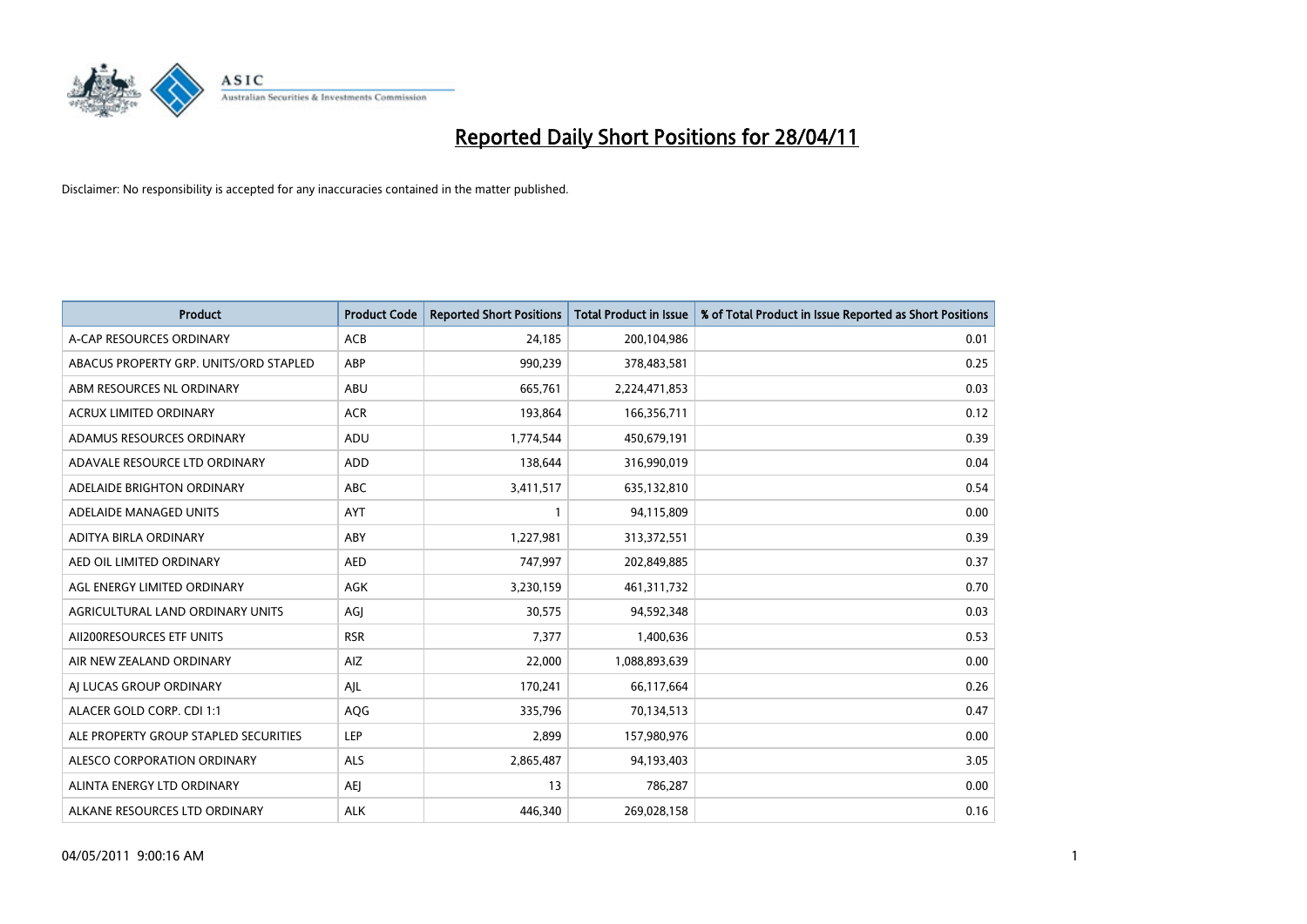

| <b>Product</b>                         | <b>Product Code</b> | <b>Reported Short Positions</b> | <b>Total Product in Issue</b> | % of Total Product in Issue Reported as Short Positions |
|----------------------------------------|---------------------|---------------------------------|-------------------------------|---------------------------------------------------------|
| ALLIANCE RESOURCES ORDINARY            | AGS                 | 135,864                         | 341,172,309                   | 0.04                                                    |
| ALLIED GOLD LIMITED ORDINARY           | <b>ALD</b>          | 1,302,609                       | 1,198,537,554                 | 0.11                                                    |
| ALUMINA LIMITED ORDINARY               | <b>AWC</b>          | 21,757,604                      | 2,440,196,187                 | 0.89                                                    |
| AMADEUS ENERGY ORDINARY                | AMU                 | 604,000                         | 300,288,855                   | 0.20                                                    |
| AMALGAMATED HOLDINGS ORDINARY          | AHD                 | 15,827                          | 157,458,568                   | 0.01                                                    |
| AMCOM TELECOMM, ORDINARY               | <b>AMM</b>          | 1,000                           | 716,812,103                   | 0.00                                                    |
| AMCOR LIMITED ORDINARY                 | AMC                 | 4,113,523                       | 1,227,383,880                 | 0.33                                                    |
| AMP LIMITED ORDINARY                   | AMP                 | 9,229,143                       | 2,789,686,764                 | 0.32                                                    |
| AMPELLA MINING ORDINARY                | <b>AMX</b>          | 481,650                         | 203,285,108                   | 0.23                                                    |
| ANGLOGOLD ASHANTI CDI 5:1              | AGG                 | 16,335                          | 89,207,765                    | 0.02                                                    |
| ANSELL LIMITED ORDINARY                | <b>ANN</b>          | 4,101,097                       | 133,007,903                   | 3.08                                                    |
| ANTARES ENERGY LTD ORDINARY            | <b>AZZ</b>          | 101,632                         | 275,500,000                   | 0.04                                                    |
| ANZ BANKING GRP LTD ORDINARY           | <b>ANZ</b>          | 6,661,795                       | 2,596,524,283                 | 0.23                                                    |
| APA GROUP STAPLED SECURITIES           | <b>APA</b>          | 5,982,824                       | 556,193,951                   | 1.06                                                    |
| APEX MINERALS NL ORDINARY              | <b>AXM</b>          | 885,146                         | 5,550,243,713                 | 0.02                                                    |
| APN EUROPEAN RETAIL UNITS STAPLED SEC. | <b>AEZ</b>          | 11,832                          | 544,910,660                   | 0.00                                                    |
| APN NEWS & MEDIA ORDINARY              | <b>APN</b>          | 16,117,585                      | 618,568,292                   | 2.60                                                    |
| AQUARIUS PLATINUM. ORDINARY            | <b>AQP</b>          | 3,205,720                       | 470,070,802                   | 0.67                                                    |
| AOUILA RESOURCES ORDINARY              | <b>AQA</b>          | 3,993,429                       | 374,323,124                   | 1.07                                                    |
| ARAFURA RESOURCE LTD ORDINARY          | <b>ARU</b>          | 5,192,552                       | 367,980,342                   | 1.43                                                    |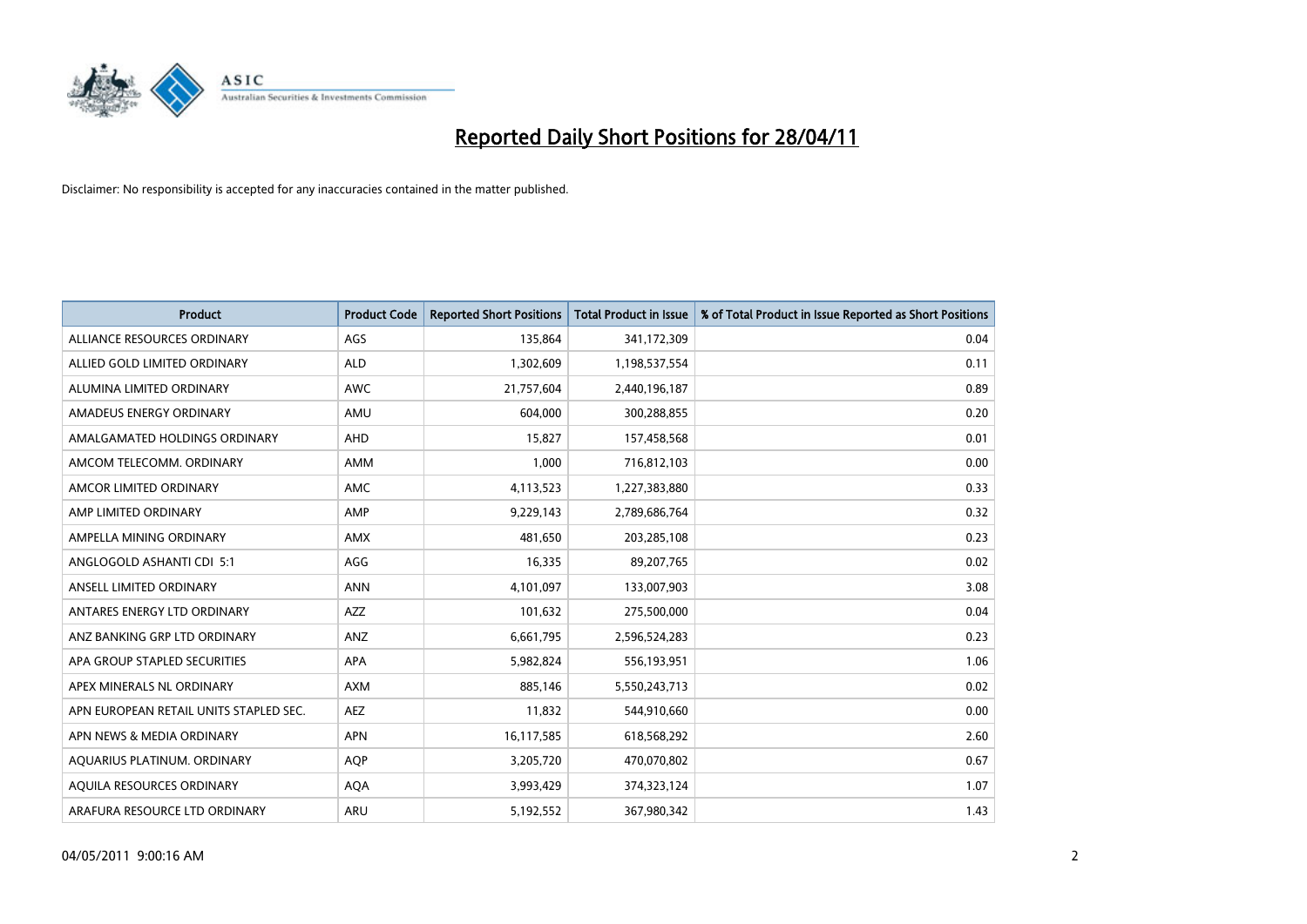

| <b>Product</b>                          | <b>Product Code</b> | <b>Reported Short Positions</b> | <b>Total Product in Issue</b> | % of Total Product in Issue Reported as Short Positions |
|-----------------------------------------|---------------------|---------------------------------|-------------------------------|---------------------------------------------------------|
| ARB CORPORATION ORDINARY                | <b>ARP</b>          | 6,938                           | 72,481,302                    | 0.00                                                    |
| ARDENT LEISURE GROUP STAPLED SECURITIES | AAD                 | 517,889                         | 318,147,978                   | 0.15                                                    |
| ARISTOCRAT LEISURE ORDINARY             | <b>ALL</b>          | 31,110,239                      | 536,480,307                   | 5.78                                                    |
| ASCIANO LIMITED ORDINARY                | <b>AIO</b>          | 16,521,204                      | 2,926,103,883                 | 0.58                                                    |
| ASG GROUP LIMITED ORDINARY              | ASZ                 | 68,491                          | 169,117,796                   | 0.04                                                    |
| ASPEN GROUP ORD/UNITS STAPLED           | <b>APZ</b>          | 1,190,795                       | 592,674,670                   | 0.19                                                    |
| ASPIRE MINING LTD ORDINARY              | <b>AKM</b>          | 47,624                          | 535,971,483                   | 0.00                                                    |
| ASTON RES LTD ORDINARY                  | <b>AZT</b>          | 156,606                         | 204,527,604                   | 0.07                                                    |
| ASTRO JAP PROP GROUP STAPLED SECURITIES | AJA                 | 31,738                          | 58,445,002                    | 0.06                                                    |
| ASX LIMITED ORDINARY                    | ASX                 | 1,039,308                       | 175,136,729                   | 0.62                                                    |
| ATLANTIC LIMITED ORDINARY               | ATI                 | 534,703                         | 113,159,279                   | 0.47                                                    |
| ATLAS IRON LIMITED ORDINARY             | <b>AGO</b>          | 2,366,724                       | 823,820,142                   | 0.27                                                    |
| AURORA MINERALS LTD ORDINARY            | <b>ARM</b>          | 460                             | 104,167,499                   | 0.00                                                    |
| AURORA OIL & GAS ORDINARY               | <b>AUT</b>          | 3,540,142                       | 403,687,342                   | 0.87                                                    |
| <b>AUSDRILL LIMITED ORDINARY</b>        | <b>ASL</b>          | 933,025                         | 300,267,237                   | 0.32                                                    |
| AUSENCO LIMITED ORDINARY                | <b>AAX</b>          | 3,293,966                       | 122,987,022                   | 2.66                                                    |
| AUSTAL LIMITED ORDINARY                 | ASB                 | 167,344                         | 188,069,638                   | 0.09                                                    |
| AUSTAR UNITED ORDINARY                  | <b>AUN</b>          | 2,394,746                       | 1,271,389,658                 | 0.17                                                    |
| <b>AUSTBROKERS HOLDINGS ORDINARY</b>    | <b>AUB</b>          | 14,054                          | 54,339,433                    | 0.03                                                    |
| AUSTEREO GROUP LTD. ORDINARY            | <b>AEO</b>          | 807,101                         | 344,783,708                   | 0.23                                                    |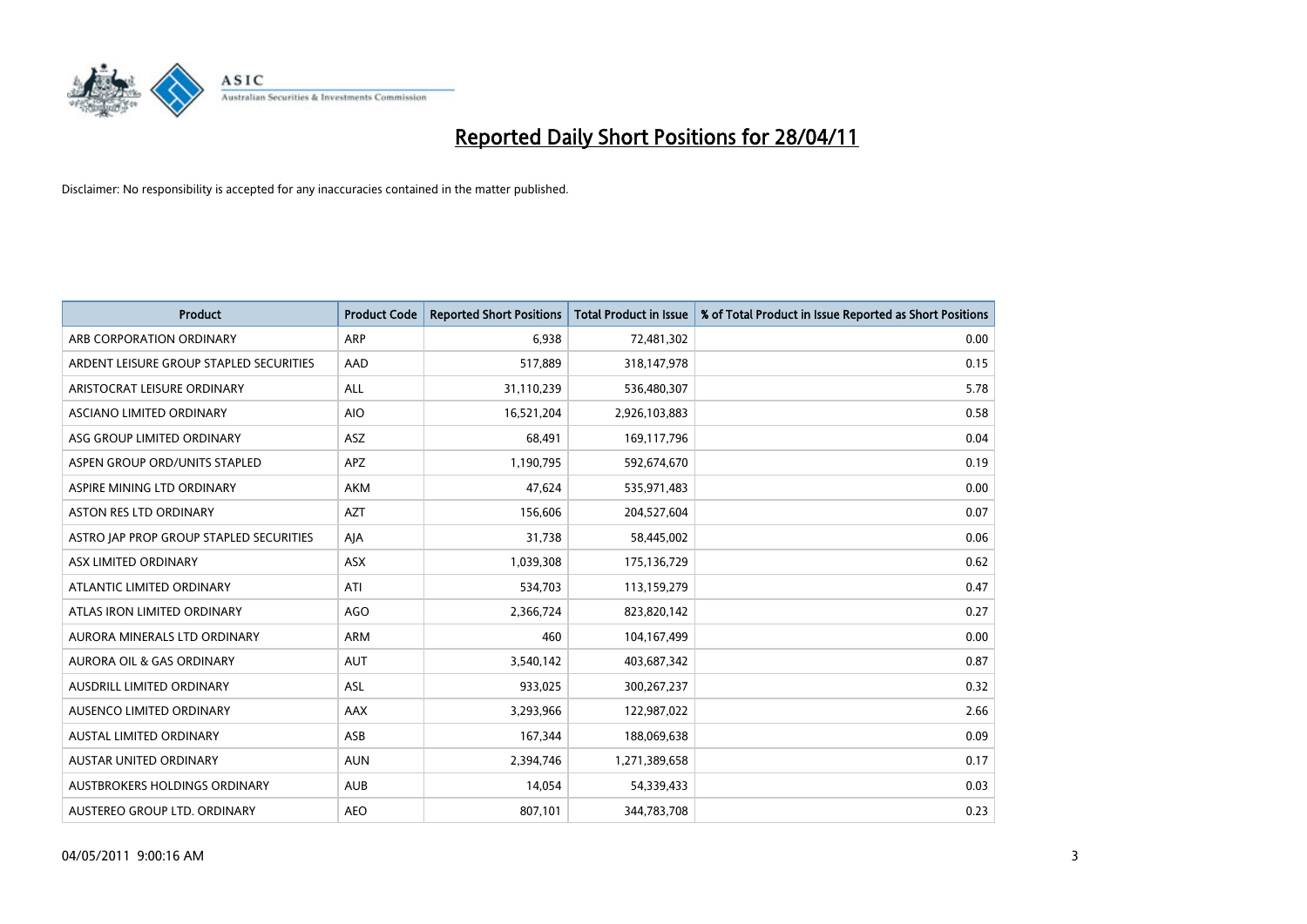

| <b>Product</b>                       | <b>Product Code</b> | <b>Reported Short Positions</b> | Total Product in Issue | % of Total Product in Issue Reported as Short Positions |
|--------------------------------------|---------------------|---------------------------------|------------------------|---------------------------------------------------------|
| <b>AUSTIN ENGINEERING ORDINARY</b>   | <b>ANG</b>          | 101,610                         | 71,714,403             | 0.14                                                    |
| <b>AUSTRALAND ASSETS ASSETS</b>      | <b>AAZPB</b>        | 1.168                           | 2,750,000              | 0.04                                                    |
| AUSTRALAND PROPERTY STAPLED SECURITY | <b>ALZ</b>          | 1,022,482                       | 576,846,597            | 0.16                                                    |
| AUSTRALIAN AGRICULT. ORDINARY        | AAC                 | 4,562,866                       | 264,264,459            | 1.70                                                    |
| <b>AUSTRALIAN EDUCATION UNITS</b>    | <b>AEU</b>          | 644.842                         | 134,973,383            | 0.47                                                    |
| AUSTRALIAN INFRASTR, UNITS/ORDINARY  | <b>AIX</b>          | 719,894                         | 620,733,944            | 0.11                                                    |
| AUSTRALIAN MINES LTD ORDINARY        | <b>AUZ</b>          | 1,400,000                       | 576,910,315            | 0.24                                                    |
| AUSTRALIAN PHARM, ORDINARY           | API                 | 921,123                         | 488,115,883            | 0.19                                                    |
| AUTOMOTIVE HOLDINGS ORDINARY         | <b>AHE</b>          | 154,901                         | 226,387,577            | 0.07                                                    |
| AVEXA LIMITED ORDINARY               | <b>AVX</b>          | 243,657                         | 847,688,779            | 0.03                                                    |
| AWE LIMITED ORDINARY                 | <b>AWE</b>          | 1,971,670                       | 521,871,941            | 0.38                                                    |
| AZUMAH RESOURCES ORDINARY            | <b>AZM</b>          | 164,024                         | 272,696,055            | 0.06                                                    |
| <b>BANDANNA ENERGY ORDINARY</b>      | <b>BND</b>          | 215,187                         | 426,515,482            | 0.04                                                    |
| BANK OF QUEENSLAND. ORDINARY         | <b>BOO</b>          | 3,351,844                       | 222,072,957            | 1.49                                                    |
| <b>BANNERMAN RESOURCES ORDINARY</b>  | <b>BMN</b>          | 146,156                         | 234,435,934            | 0.06                                                    |
| <b>BATHURST RESOURCES ORDINARY</b>   | <b>BTU</b>          | 5,321,479                       | 613,741,330            | 0.85                                                    |
| <b>BAUXITE RESOURCE LTD ORDINARY</b> | <b>BAU</b>          | 96,297                          | 235,379,896            | 0.04                                                    |
| <b>BC IRON LIMITED ORDINARY</b>      | <b>BCI</b>          | 29,528                          | 94,361,000             | 0.04                                                    |
| <b>BEACH ENERGY LIMITED ORDINARY</b> | <b>BPT</b>          | 1,347,201                       | 1,102,788,311          | 0.11                                                    |
| BEADELL RESOURCE LTD ORDINARY        | <b>BDR</b>          | 1,016,175                       | 622,147,828            | 0.16                                                    |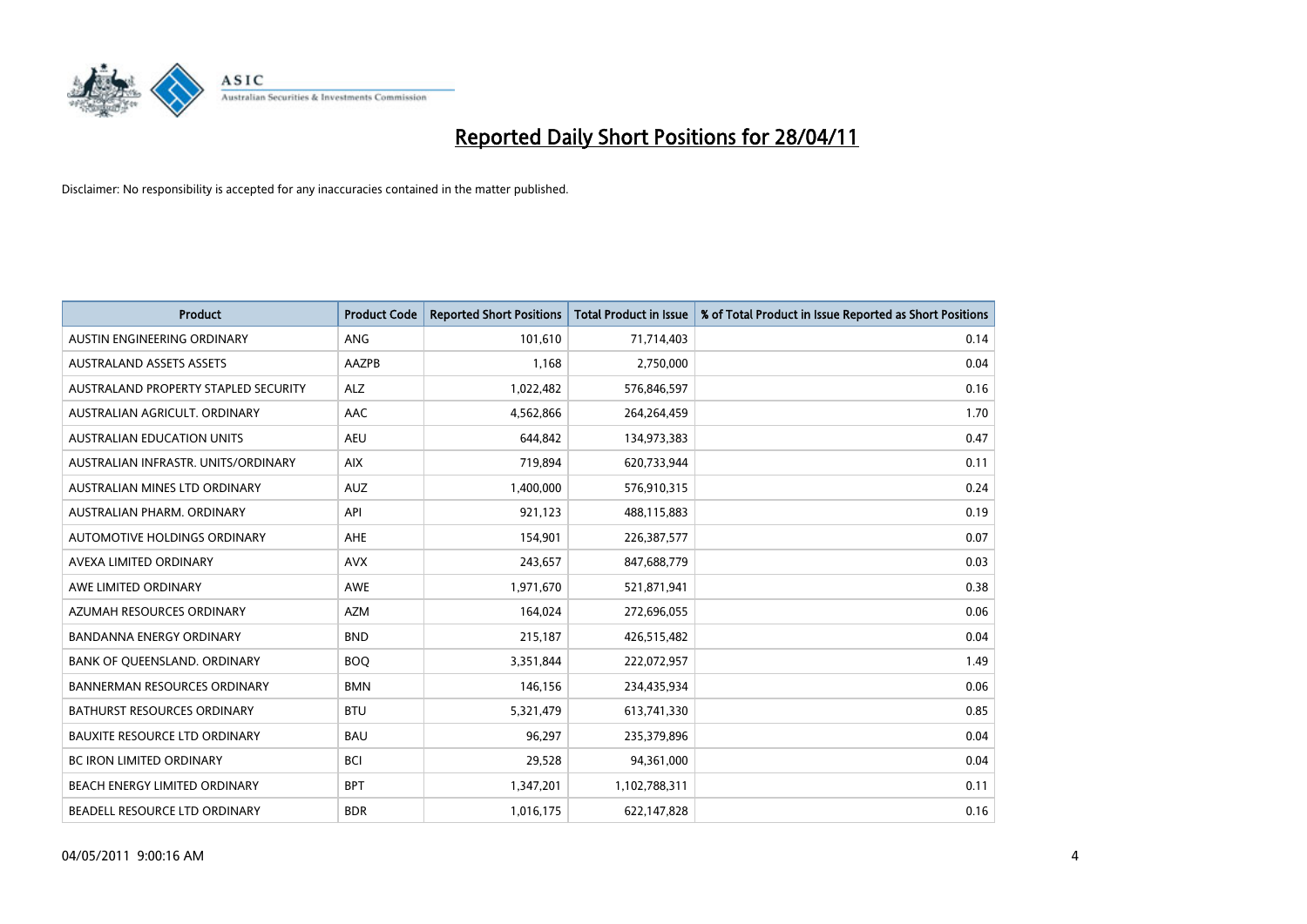

| <b>Product</b>                       | <b>Product Code</b> | <b>Reported Short Positions</b> | <b>Total Product in Issue</b> | % of Total Product in Issue Reported as Short Positions |
|--------------------------------------|---------------------|---------------------------------|-------------------------------|---------------------------------------------------------|
| BENDIGO AND ADELAIDE ORDINARY        | <b>BEN</b>          | 5,436,772                       | 360,048,771                   | 1.51                                                    |
| BERKELEY RESOURCES ORDINARY          | <b>BKY</b>          | 376,924                         | 174,298,273                   | 0.20                                                    |
| BETASHARES ASX FIN ETF UNITS         | <b>OFN</b>          | 28,500                          | 4,509,251                     | 0.63                                                    |
| BETASHARES ASX RES ETF UNITS         | <b>ORE</b>          | 198,220                         | 4,519,432                     | 4.39                                                    |
| BHP BILLITON LIMITED ORDINARY        | <b>BHP</b>          | 38,790,534                      | 3,209,181,688                 | 1.18                                                    |
| <b>BILLABONG ORDINARY</b>            | <b>BBG</b>          | 13,936,142                      | 254,037,587                   | 5.48                                                    |
| <b>BIOTA HOLDINGS ORDINARY</b>       | <b>BTA</b>          | 2,039,190                       | 181,417,556                   | 1.12                                                    |
| <b>BISALLOY STEEL ORDINARY</b>       | <b>BIS</b>          | 84,480                          | 216,455,965                   | 0.04                                                    |
| BKI INVESTMENT LTD ORDINARY          | <b>BKI</b>          | 508                             | 422,863,407                   | 0.00                                                    |
| <b>BLACKTHORN RESOURCES ORDINARY</b> | <b>BTR</b>          | 35,848                          | 106,885,300                   | 0.03                                                    |
| <b>BLUESCOPE STEEL LTD ORDINARY</b>  | <b>BSL</b>          | 34,700,880                      | 1,842,207,385                 | 1.88                                                    |
| <b>BOART LONGYEAR ORDINARY</b>       | <b>BLY</b>          | 5,783,515                       | 461,163,412                   | 1.25                                                    |
| <b>BOOM LOGISTICS ORDINARY</b>       | <b>BOL</b>          | 337,999                         | 461,500,712                   | 0.07                                                    |
| <b>BORAL LIMITED, ORDINARY</b>       | <b>BLD</b>          | 29,570,790                      | 729,925,990                   | 4.02                                                    |
| BOTSWANA METALS LTD ORDINARY         | <b>BML</b>          | 7,000                           | 143,717,013                   | 0.00                                                    |
| <b>BOUGAINVILLE COPPER ORDINARY</b>  | <b>BOC</b>          | 5.074                           | 401,062,500                   | 0.00                                                    |
| <b>BOW ENERGY LIMITED ORDINARY</b>   | <b>BOW</b>          | 3,398,297                       | 349,417,229                   | 0.96                                                    |
| <b>BRADKEN LIMITED ORDINARY</b>      | <b>BKN</b>          | 1,374,047                       | 142,829,226                   | 0.94                                                    |
| <b>BRAMBLES LIMITED ORDINARY</b>     | <b>BXB</b>          | 11,041,397                      | 1,479,190,996                 | 0.73                                                    |
| <b>BREVILLE GROUP LTD ORDINARY</b>   | <b>BRG</b>          | 3.740                           | 129,995,322                   | 0.00                                                    |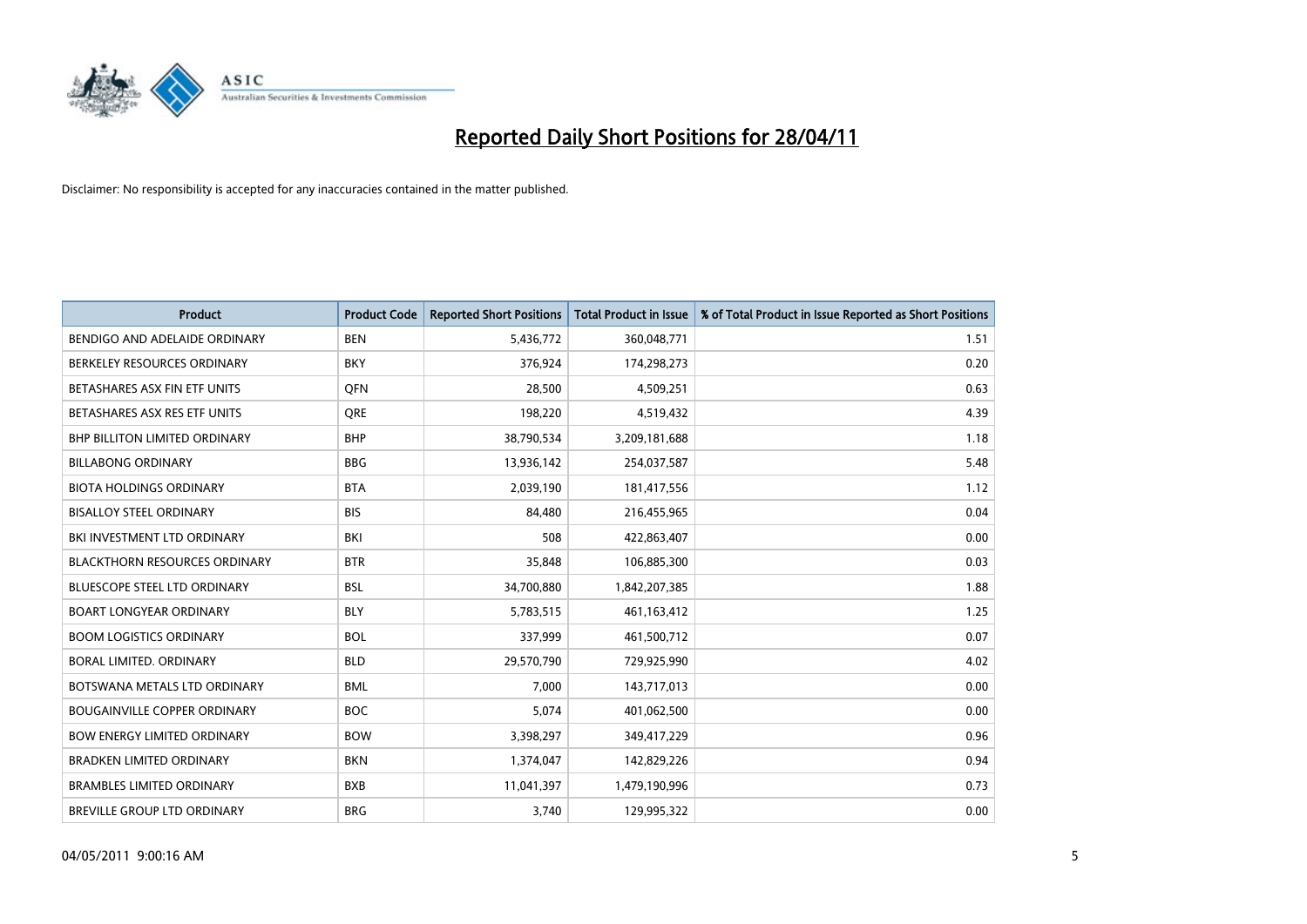

| <b>Product</b>                        | <b>Product Code</b> | <b>Reported Short Positions</b> | <b>Total Product in Issue</b> | % of Total Product in Issue Reported as Short Positions |
|---------------------------------------|---------------------|---------------------------------|-------------------------------|---------------------------------------------------------|
| <b>BRICKWORKS LIMITED ORDINARY</b>    | <b>BKW</b>          | 13,567                          | 147,567,333                   | 0.01                                                    |
| <b>BROCKMAN RESOURCES ORDINARY</b>    | <b>BRM</b>          | 129,002                         | 144,803,151                   | 0.09                                                    |
| BT INVESTMENT MNGMNT ORDINARY         | <b>BTT</b>          | 555,624                         | 160,000,000                   | 0.35                                                    |
| <b>BURU ENERGY ORDINARY</b>           | <b>BRU</b>          | 7,233,251                       | 182,780,549                   | 3.96                                                    |
| <b>BWP TRUST ORDINARY UNITS</b>       | <b>BWP</b>          | 881.123                         | 520,012,793                   | 0.15                                                    |
| CABCHARGE AUSTRALIA ORDINARY          | CAB                 | 1,204,735                       | 120,437,014                   | 1.02                                                    |
| CALTEX AUSTRALIA ORDINARY             | <b>CTX</b>          | 5,856,299                       | 270,000,000                   | 2.17                                                    |
| <b>CAMPBELL BROTHERS ORDINARY</b>     | CPB                 | 142,485                         | 67,503,411                    | 0.20                                                    |
| CAPE LAMBERT RES LTD ORDINARY         | <b>CFE</b>          | 1,153,081                       | 571,849,603                   | 0.20                                                    |
| CAPRAL LIMITED ORDINARY               | CAA                 | 160.000                         | 387,898,255                   | 0.04                                                    |
| <b>CARBON ENERGY ORDINARY</b>         | <b>CNX</b>          | 718,492                         | 698,517,858                   | 0.09                                                    |
| <b>CARDNO LIMITED ORDINARY</b>        | CDD                 | 8,033                           | 106,840,756                   | 0.01                                                    |
| CARNARVON PETROLEUM ORDINARY          | <b>CVN</b>          | 6,487,980                       | 687,820,634                   | 0.95                                                    |
| <b>CARNEGIE WAVE ENERGY ORDINARY</b>  | <b>CWE</b>          | 83.000                          | 859,087,627                   | 0.01                                                    |
| <b>CARPATHIAN RESOURCES ORDINARY</b>  | <b>CPN</b>          | 75,000                          | 265,533,501                   | 0.03                                                    |
| CARPENTARIA EXP. LTD ORDINARY         | CAP                 | 9,777                           | 98,741,301                    | 0.01                                                    |
| CARSALES.COM LTD ORDINARY             | <b>CRZ</b>          | 3,316,854                       | 234,338,300                   | 1.40                                                    |
| CASH CONVERTERS ORD/DIV ACCESS        | CCV                 | 68,191                          | 379,761,025                   | 0.01                                                    |
| <b>CASPIAN OIL &amp; GAS ORDINARY</b> | <b>CIG</b>          | 50,000                          | 1,331,500,513                 | 0.00                                                    |
| CATALPA RESOURCES ORDINARY            | CAH                 | 157,449                         | 178,014,015                   | 0.09                                                    |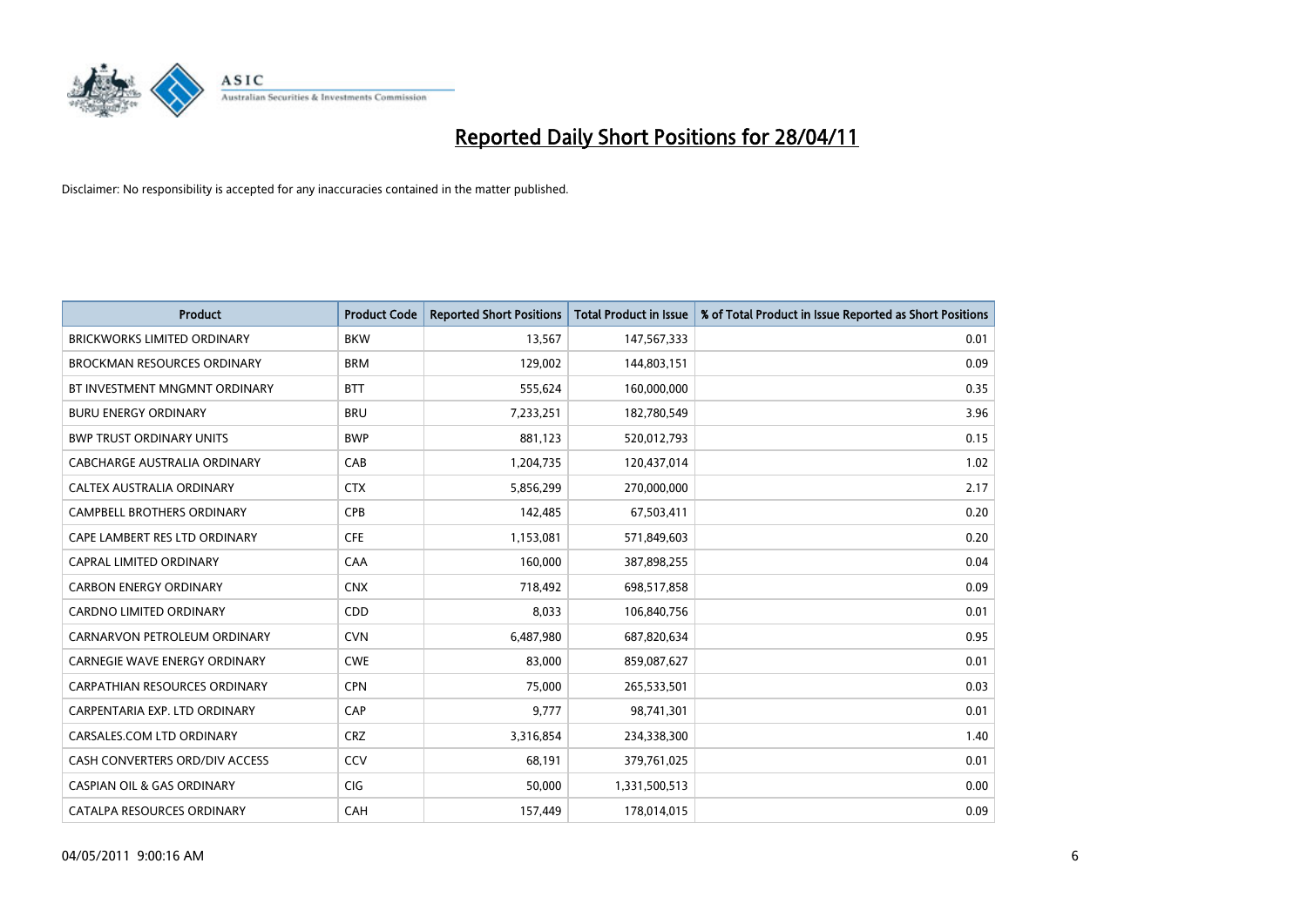

| <b>Product</b>                                | <b>Product Code</b> | <b>Reported Short Positions</b> | Total Product in Issue | % of Total Product in Issue Reported as Short Positions |
|-----------------------------------------------|---------------------|---------------------------------|------------------------|---------------------------------------------------------|
| <b>CEC GROUP LIMITED ORDINARY</b>             | <b>CEG</b>          | 1,750                           | 79,662,662             | 0.00                                                    |
| <b>CELLNET GROUP ORDINARY</b>                 | <b>CLT</b>          | 1,342                           | 61,596,082             | 0.00                                                    |
| CENTRAL PETROLEUM ORDINARY                    | <b>CTP</b>          | 810,150                         | 982,298,842            | 0.08                                                    |
| CENTRO PROPERTIES UNITS/ORD STAPLED           | <b>CNP</b>          | 104,475                         | 972,414,514            | 0.01                                                    |
| <b>CENTRO RETAIL GROUP STAPLED SECURITIES</b> | <b>CER</b>          | 812,957                         | 2,286,399,424          | 0.03                                                    |
| <b>CERAMIC FUEL CELLS ORDINARY</b>            | <b>CFU</b>          | 1,495,654                       | 1,201,353,566          | 0.11                                                    |
| <b>CFS RETAIL PROPERTY UNITS</b>              | <b>CFX</b>          | 29,879,259                      | 2,839,591,911          | 1.03                                                    |
| CGA MINING LIMITED ORDINARY                   | <b>CGX</b>          | 221,700                         | 333,265,726            | 0.07                                                    |
| CHALLENGER DIV.PRO. STAPLED UNITS             | <b>CDI</b>          | 51,256                          | 913,426,007            | 0.00                                                    |
| CHALLENGER INFRAST. STAPLED UNITS             | <b>CIF</b>          | 8,176                           | 316,223,785            | 0.00                                                    |
| CHALLENGER LIMITED ORDINARY                   | <b>CGF</b>          | 4,604,352                       | 500,332,188            | 0.90                                                    |
| CHANDLER MACLEOD LTD ORDINARY                 | <b>CMG</b>          | 11,970                          | 463,971,344            | 0.00                                                    |
| CHARTER HALL GROUP STAPLED US PROHIBIT.       | <b>CHC</b>          | 1,205,604                       | 306,341,814            | 0.38                                                    |
| <b>CHARTER HALL OFFICE UNIT</b>               | COO                 | 6,395,179                       | 493,319,730            | 1.30                                                    |
| <b>CHARTER HALL RETAIL UNITS</b>              | CQR                 | 939,782                         | 305,200,723            | 0.28                                                    |
| CHEMGENEX PHARMACEUT ORDINARY                 | <b>CXS</b>          | 6,270,129                       | 313,348,870            | 1.99                                                    |
| CHINA YUNNAN COPPER ORDINARY                  | <b>CYU</b>          | 184,695                         | 127,562,533            | 0.14                                                    |
| CITIGOLD CORP LTD ORDINARY                    | <b>CTO</b>          | 2,059,217                       | 1,040,278,301          | 0.20                                                    |
| CLINUVEL PHARMACEUT, ORDINARY                 | <b>CUV</b>          | 4,127                           | 30,381,706             | 0.01                                                    |
| <b>CLOUGH LIMITED ORDINARY</b>                | <b>CLO</b>          | 306,599                         | 769,801,269            | 0.04                                                    |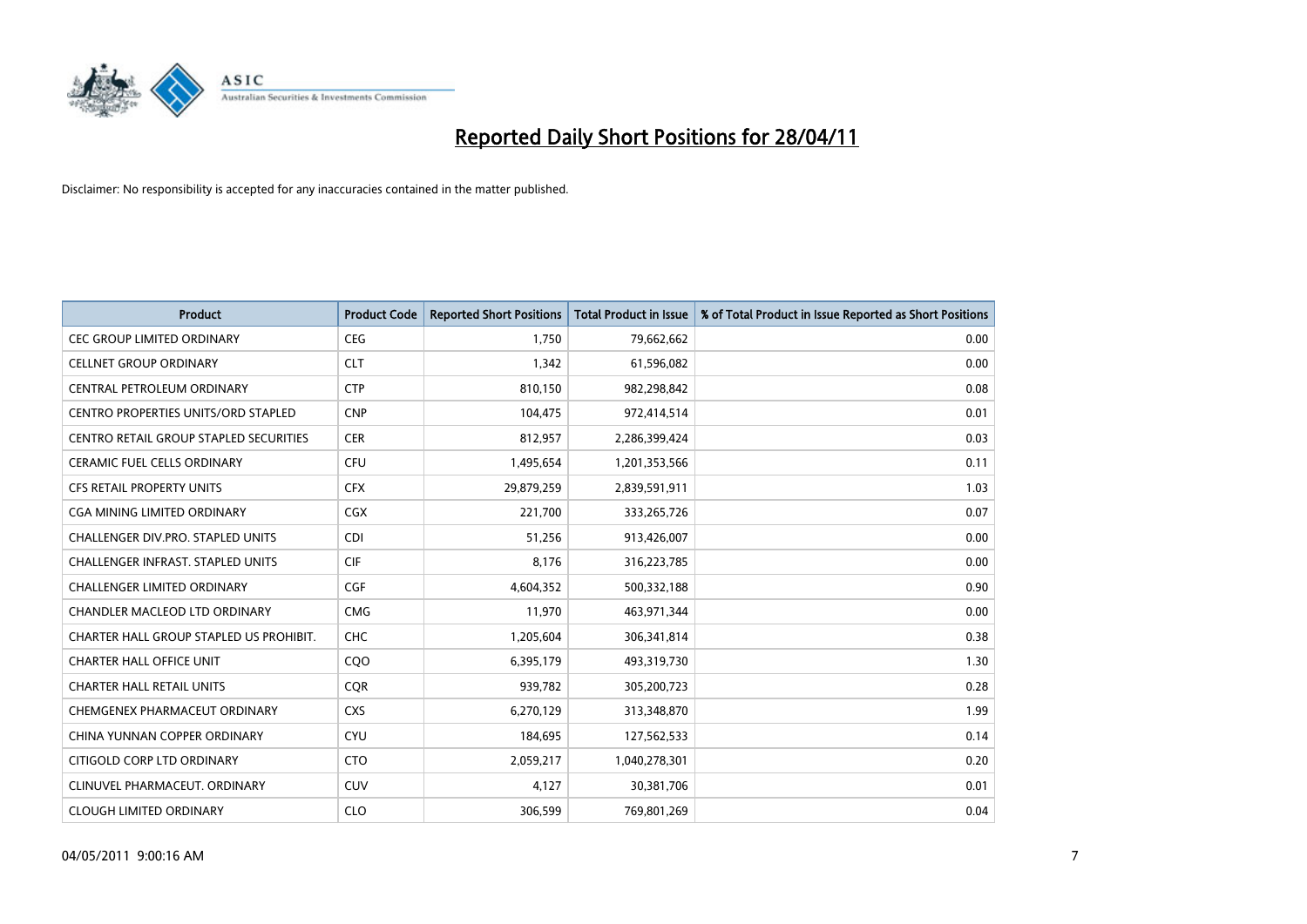

| <b>Product</b>                     | <b>Product Code</b> | <b>Reported Short Positions</b> | <b>Total Product in Issue</b> | % of Total Product in Issue Reported as Short Positions |
|------------------------------------|---------------------|---------------------------------|-------------------------------|---------------------------------------------------------|
| <b>COAL &amp; ALLIED ORDINARY</b>  | <b>CNA</b>          | 13.733                          | 86,584,735                    | 0.02                                                    |
| COAL OF AFRICA LTD ORDINARY        | <b>CZA</b>          | 296,442                         | 531,139,661                   | 0.06                                                    |
| <b>COALSPUR MINES LTD ORDINARY</b> | <b>CPL</b>          | 499,761                         | 494,593,428                   | 0.09                                                    |
| COCA-COLA AMATIL ORDINARY          | <b>CCL</b>          | 8,151,815                       | 757,969,396                   | 1.04                                                    |
| <b>COCHLEAR LIMITED ORDINARY</b>   | <b>COH</b>          | 1,527,824                       | 56,745,023                    | 2.70                                                    |
| <b>COCKATOO COAL ORDINARY</b>      | <b>COK</b>          | 7,614,542                       | 1,016,096,908                 | 0.74                                                    |
| <b>COKAL LTD ORDINARY</b>          | <b>CKA</b>          | 392,815                         | 128,083,735                   | 0.31                                                    |
| COMMONWEALTH BANK, ORDINARY        | <b>CBA</b>          | 13,340,984                      | 1,558,614,744                 | 0.81                                                    |
| COMMONWEALTH PROP ORDINARY UNITS   | <b>CPA</b>          | 19,904,800                      | 2,449,599,711                 | 0.81                                                    |
| <b>COMPASS RESOURCES ORDINARY</b>  | <b>CMR</b>          | 160,952                         | 147,402,920                   | 0.11                                                    |
| <b>COMPUTERSHARE LTD ORDINARY</b>  | <b>CPU</b>          | 2,967,245                       | 555,664,059                   | 0.51                                                    |
| <b>CONNECTEAST GROUP STAPLED</b>   | <b>CEU</b>          | 33,944,865                      | 3,940,145,951                 | 0.85                                                    |
| CONQUEST MINING ORDINARY           | CQT                 | 283,973                         | 583,241,478                   | 0.03                                                    |
| CONSOLIDATED MEDIA, ORDINARY       | <b>CMJ</b>          | 1,791,283                       | 561,834,996                   | 0.30                                                    |
| <b>CONTANGO MICROCAP ORDINARY</b>  | <b>CTN</b>          | 7,500                           | 146,423,773                   | 0.01                                                    |
| CONTINENTAL COAL LTD ORDINARY      | <b>CCC</b>          | 677,418                         | 1,980,616,757                 | 0.03                                                    |
| COOPER ENERGY LTD ORDINARY         | <b>COE</b>          | 105,952                         | 292,576,001                   | 0.04                                                    |
| <b>COPPER STRIKE LTD ORDINARY</b>  | <b>CSE</b>          | 714                             | 129,455,571                   | 0.00                                                    |
| <b>CORDLIFE LIMITED ORDINARY</b>   | CBB                 | 30,580                          | 145,360,920                   | 0.02                                                    |
| COUNT FINANCIAL ORDINARY           | COU                 | 691,875                         | 262,212,976                   | 0.27                                                    |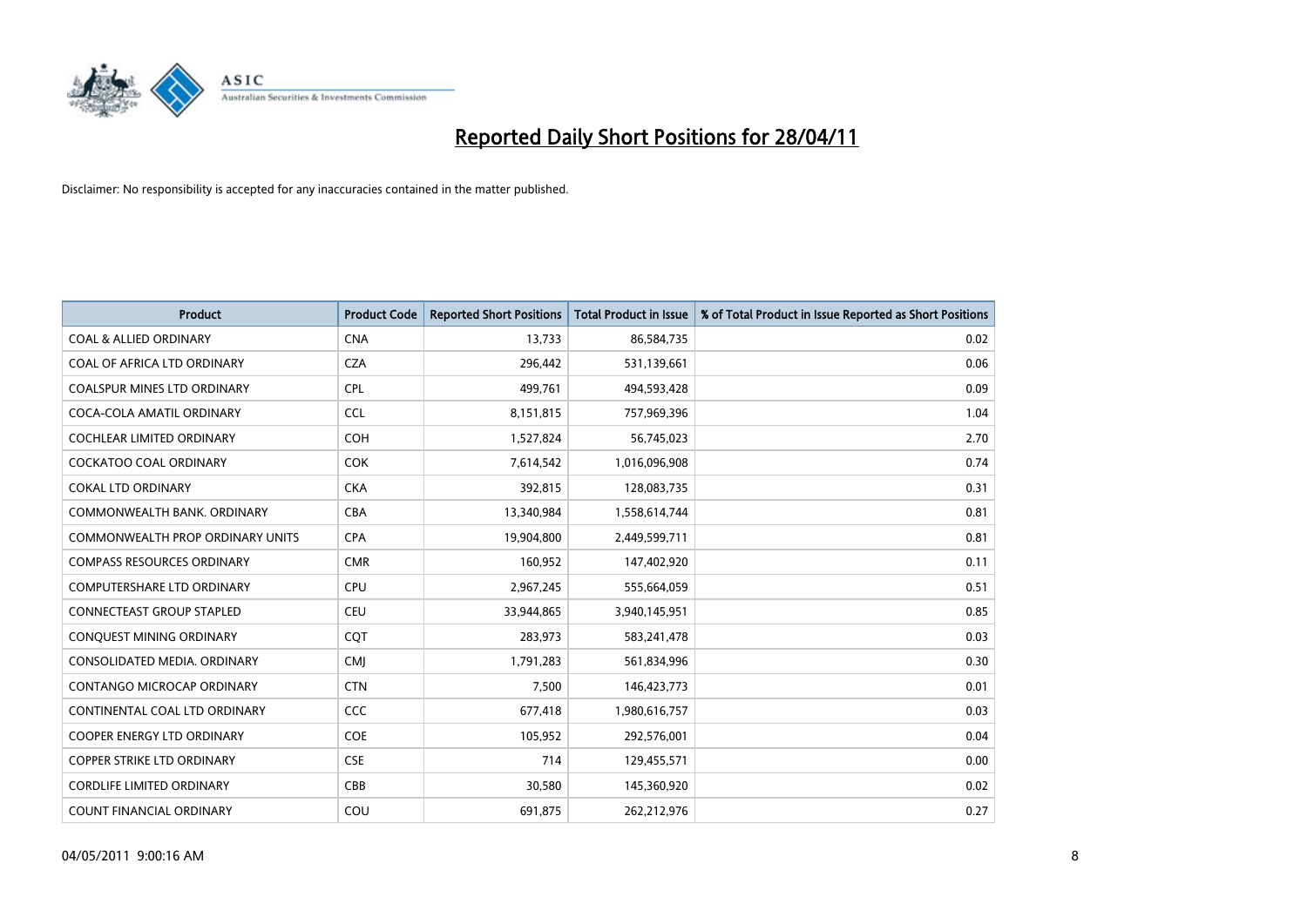

| <b>Product</b>                          | <b>Product Code</b> | <b>Reported Short Positions</b> | <b>Total Product in Issue</b> | % of Total Product in Issue Reported as Short Positions |
|-----------------------------------------|---------------------|---------------------------------|-------------------------------|---------------------------------------------------------|
| <b>CRANE GROUP LIMITED ORDINARY</b>     | <b>CRG</b>          | 381,942                         | 79,110,667                    | 0.48                                                    |
| <b>CREDIT CORP GROUP ORDINARY</b>       | <b>CCP</b>          | 10,951                          | 45,210,752                    | 0.02                                                    |
| <b>CROMWELL PROP STAPLED SECURITIES</b> | <b>CMW</b>          | 89,527                          | 962,845,605                   | 0.01                                                    |
| <b>CROWN LIMITED ORDINARY</b>           | <b>CWN</b>          | 3,281,977                       | 754,131,800                   | 0.42                                                    |
| <b>CSG LIMITED ORDINARY</b>             | CSV                 | 1,590,273                       | 246,127,667                   | 0.65                                                    |
| <b>CSL LIMITED ORDINARY</b>             | <b>CSL</b>          | 8,341,377                       | 537,360,639                   | 1.54                                                    |
| <b>CSR LIMITED ORDINARY</b>             | <b>CSR</b>          | 11,493,225                      | 506,000,315                   | 2.23                                                    |
| <b>CUDECO LIMITED ORDINARY</b>          | CDU                 | 927,878                         | 145,512,643                   | 0.62                                                    |
| <b>CUE ENERGY RESOURCE ORDINARY</b>     | <b>CUE</b>          | 29,032                          | 694,819,718                   | 0.00                                                    |
| <b>CUSTOMERS LIMITED ORDINARY</b>       | CUS                 | 66,723                          | 134,869,357                   | 0.05                                                    |
| DART ENERGY LTD ORDINARY                | <b>DTE</b>          | 366,560                         | 587,210,672                   | 0.05                                                    |
| DAVID JONES LIMITED ORDINARY            | <b>DJS</b>          | 22,381,648                      | 518,034,694                   | 4.33                                                    |
| DECMIL GROUP LIMITED ORDINARY           | <b>DCG</b>          | 17,397                          | 124,204,568                   | 0.01                                                    |
| DEEP YELLOW LIMITED ORDINARY            | <b>DYL</b>          | 72,682                          | 1,127,534,458                 | 0.01                                                    |
| DEVINE LIMITED ORDINARY                 | <b>DVN</b>          | 1,000                           | 634,918,223                   | 0.00                                                    |
| DEXUS PROPERTY GROUP STAPLED UNITS      | <b>DXS</b>          | 18,880,929                      | 4,839,024,176                 | 0.38                                                    |
| DISCOVERY METALS LTD ORDINARY           | <b>DML</b>          | 3,736,041                       | 437,114,481                   | 0.86                                                    |
| DOMINO PIZZA ENTERPR ORDINARY           | <b>DMP</b>          | 250,003                         | 68,407,674                    | 0.37                                                    |
| DOWNER EDI LIMITED ORDINARY             | <b>DOW</b>          | 6,730,592                       | 429,100,296                   | 1.55                                                    |
| DUET GROUP STAPLED US PROHIBIT.         | <b>DUE</b>          | 2,387,582                       | 909,692,991                   | 0.25                                                    |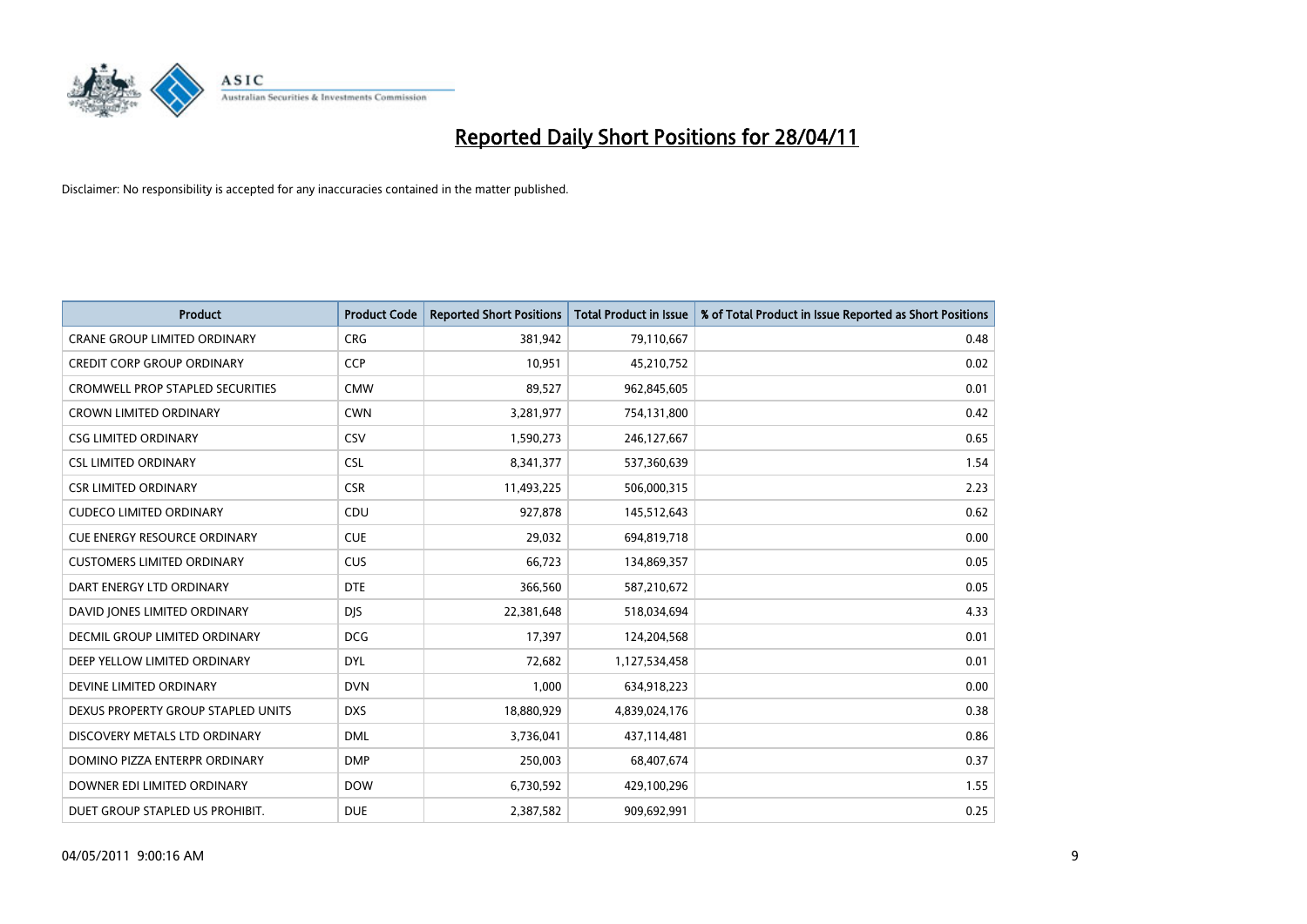

| <b>Product</b>                            | <b>Product Code</b> | <b>Reported Short Positions</b> | <b>Total Product in Issue</b> | % of Total Product in Issue Reported as Short Positions |
|-------------------------------------------|---------------------|---------------------------------|-------------------------------|---------------------------------------------------------|
| DULUXGROUP LIMITED ORDINARY               | <b>DLX</b>          | 7,556,339                       | 367,456,259                   | 2.04                                                    |
| DWS ADVANCED ORDINARY                     | <b>DWS</b>          | 1,019                           | 132,362,763                   | 0.00                                                    |
| <b>EASTERN STAR GAS ORDINARY</b>          | <b>ESG</b>          | 6,049,827                       | 991,567,041                   | 0.59                                                    |
| EDT RETAIL TRUST UNITS                    | <b>EDT</b>          | 117,407                         | 4,700,290,868                 | 0.00                                                    |
| <b>ELDERS LIMITED HYBRIDS</b>             | <b>ELDPA</b>        | 164,134                         | 1,500,000                     | 10.94                                                   |
| <b>ELDERS LIMITED ORDINARY</b>            | <b>ELD</b>          | 14,843,481                      | 448,598,480                   | 3.29                                                    |
| ELDORADO GOLD CORP CDI 1:1                | EAU                 | 179,971                         | 19,644,760                    | 0.90                                                    |
| ELEMENTAL MINERALS ORDINARY               | <b>ELM</b>          | 949                             | 156,026,062                   | 0.00                                                    |
| ELIXIR PETROLEUM LTD ORDINARY             | <b>EXR</b>          | 324,400                         | 188,988,472                   | 0.17                                                    |
| <b>EMECO HOLDINGS ORDINARY</b>            | <b>EHL</b>          | 390,913                         | 631,237,586                   | 0.05                                                    |
| ENERGY RESOURCES ORDINARY 'A'             | <b>ERA</b>          | 4,511,992                       | 190,737,934                   | 2.36                                                    |
| ENERGY WORLD CORPOR. ORDINARY             | <b>EWC</b>          | 18,995,765                      | 1,561,166,672                 | 1.20                                                    |
| <b>ENTEK ENERGY LTD ORDINARY</b>          | <b>ETE</b>          | 489,903                         | 330,846,405                   | 0.15                                                    |
| <b>ENTELLECT LIMITED ORDINARY</b>         | <b>ESN</b>          | 464,050                         | 87,239,240                    | 0.53                                                    |
| <b>ENVESTRA LIMITED ORDINARY</b>          | <b>ENV</b>          | 3,380,407                       | 1,430,398,609                 | 0.25                                                    |
| EQUINOX MINERALS LTD CHESS DEPOSITARY INT | EON                 | 2,540,521                       | 879,495,876                   | 0.29                                                    |
| EUREKA ENERGY LTD ORDINARY                | <b>EKA</b>          | 872,939                         | 237,014,050                   | 0.37                                                    |
| EUROZ LIMITED ORDINARY                    | EZL                 | 83,780                          | 140,557,103                   | 0.06                                                    |
| <b>EVEREST FINANCIAL ORDINARY</b>         | EFG                 | 4,300                           | 25,143,824                    | 0.02                                                    |
| EXCO RESOURCES LTD ORDINARY               | EXS                 | 9,849                           | 346,494,187                   | 0.00                                                    |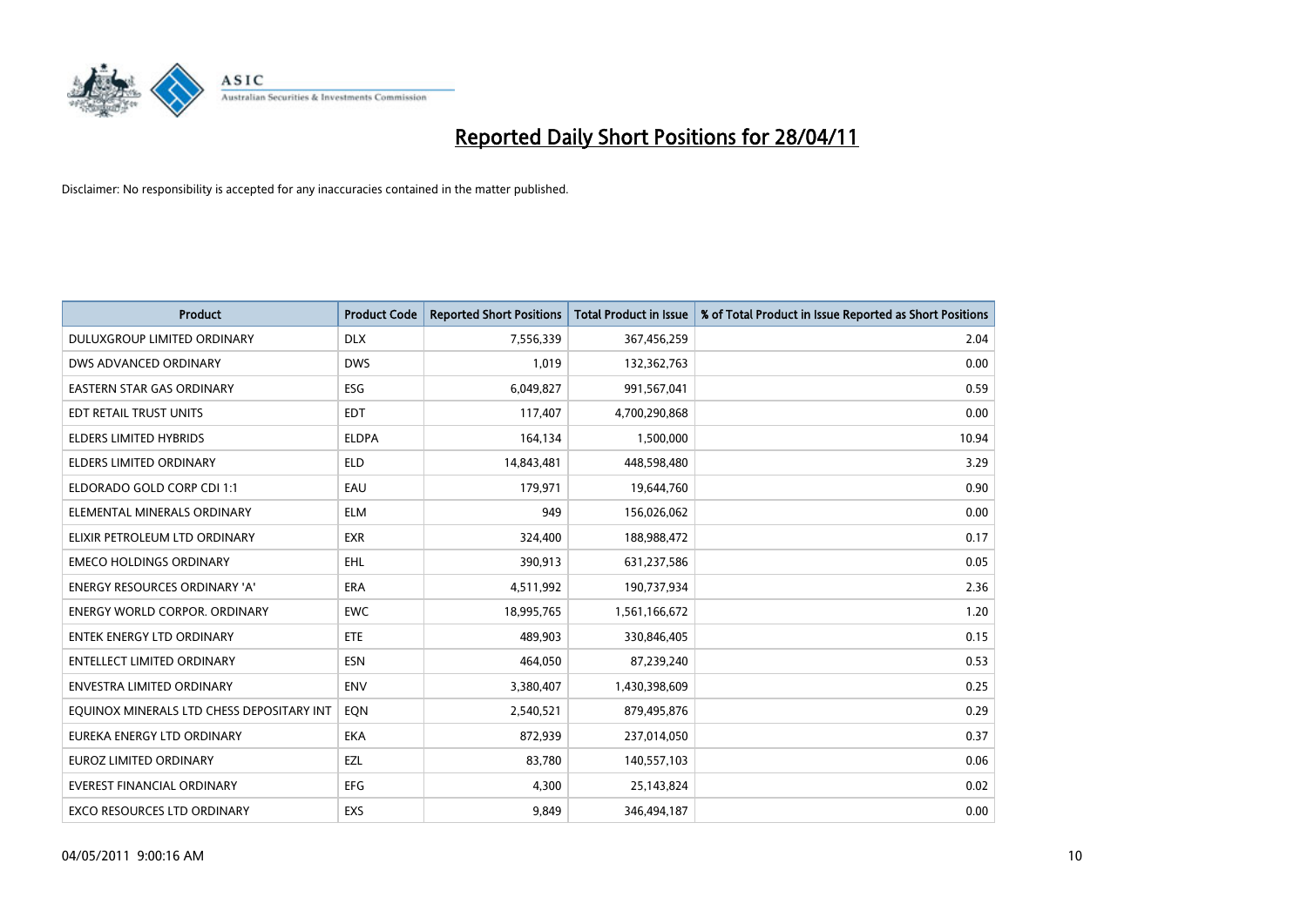

| <b>Product</b>                        | <b>Product Code</b> | <b>Reported Short Positions</b> | <b>Total Product in Issue</b> | % of Total Product in Issue Reported as Short Positions |
|---------------------------------------|---------------------|---------------------------------|-------------------------------|---------------------------------------------------------|
| <b>EXTRACT RESOURCES ORDINARY</b>     | <b>EXT</b>          | 644,364                         | 251,028,608                   | 0.25                                                    |
| FAIRFAX MEDIA LTD ORDINARY            | <b>FXI</b>          | 304,034,883                     | 2,351,955,725                 | 12.91                                                   |
| <b>FAR LTD ORDINARY</b>               | <b>FAR</b>          | 21,000,000                      | 1,245,351,164                 | 1.69                                                    |
| FERRAUS LIMITED ORDINARY              | <b>FRS</b>          | 25,330                          | 249,398,565                   | 0.01                                                    |
| FISHER & PAYKEL APP. ORDINARY         | <b>FPA</b>          | 18,298                          | 724,235,162                   | 0.00                                                    |
| FISHER & PAYKEL H. ORDINARY           | <b>FPH</b>          | 2,385,266                       | 520,473,867                   | 0.46                                                    |
| FKP PROPERTY GROUP STAPLED SECURITIES | <b>FKP</b>          | 14,442,193                      | 1,184,196,147                 | 1.23                                                    |
| FLEETWOOD CORP ORDINARY               | <b>FWD</b>          | 132,683                         | 57,820,053                    | 0.22                                                    |
| FLETCHER BUILDING ORDINARY            | <b>FBU</b>          | 4,927,368                       | 675,113,285                   | 0.71                                                    |
| FLEXIGROUP LIMITED ORDINARY           | <b>FXL</b>          | 92,688                          | 275,472,492                   | 0.04                                                    |
| <b>FLIGHT CENTRE ORDINARY</b>         | <b>FLT</b>          | 3,323,470                       | 99,932,678                    | 3.31                                                    |
| <b>FLINDERS MINES LTD ORDINARY</b>    | <b>FMS</b>          | 21,346,105                      | 1,820,634,571                 | 1.16                                                    |
| <b>FOCUS MINERALS LTD ORDINARY</b>    | <b>FML</b>          | 13,499,999                      | 3,414,515,431                 | 0.40                                                    |
| <b>FORGE GROUP LIMITED ORDINARY</b>   | <b>FGE</b>          | 22,480                          | 82,924,014                    | 0.02                                                    |
| FORGE RESOURCES LTD ORDINARY          | <b>FRG</b>          | 3,911                           | 21,121,967                    | 0.02                                                    |
| FORTE ENERGY NL ORDINARY              | <b>FTE</b>          | 2,658,986                       | 669,756,735                   | 0.40                                                    |
| FORTESCUE METALS GRP ORDINARY         | <b>FMG</b>          | 13,995,000                      | 3,112,917,409                 | 0.41                                                    |
| <b>FOSTER'S GROUP ORDINARY</b>        | FGL                 | 7,106,170                       | 1,940,782,034                 | 0.35                                                    |
| FTD CORPORATION ORDINARY              | <b>FTD</b>          | 8,088                           | 36,474,593                    | 0.02                                                    |
| <b>FUNTASTIC LIMITED ORDINARY</b>     | <b>FUN</b>          | 322,528                         | 340,997,682                   | 0.09                                                    |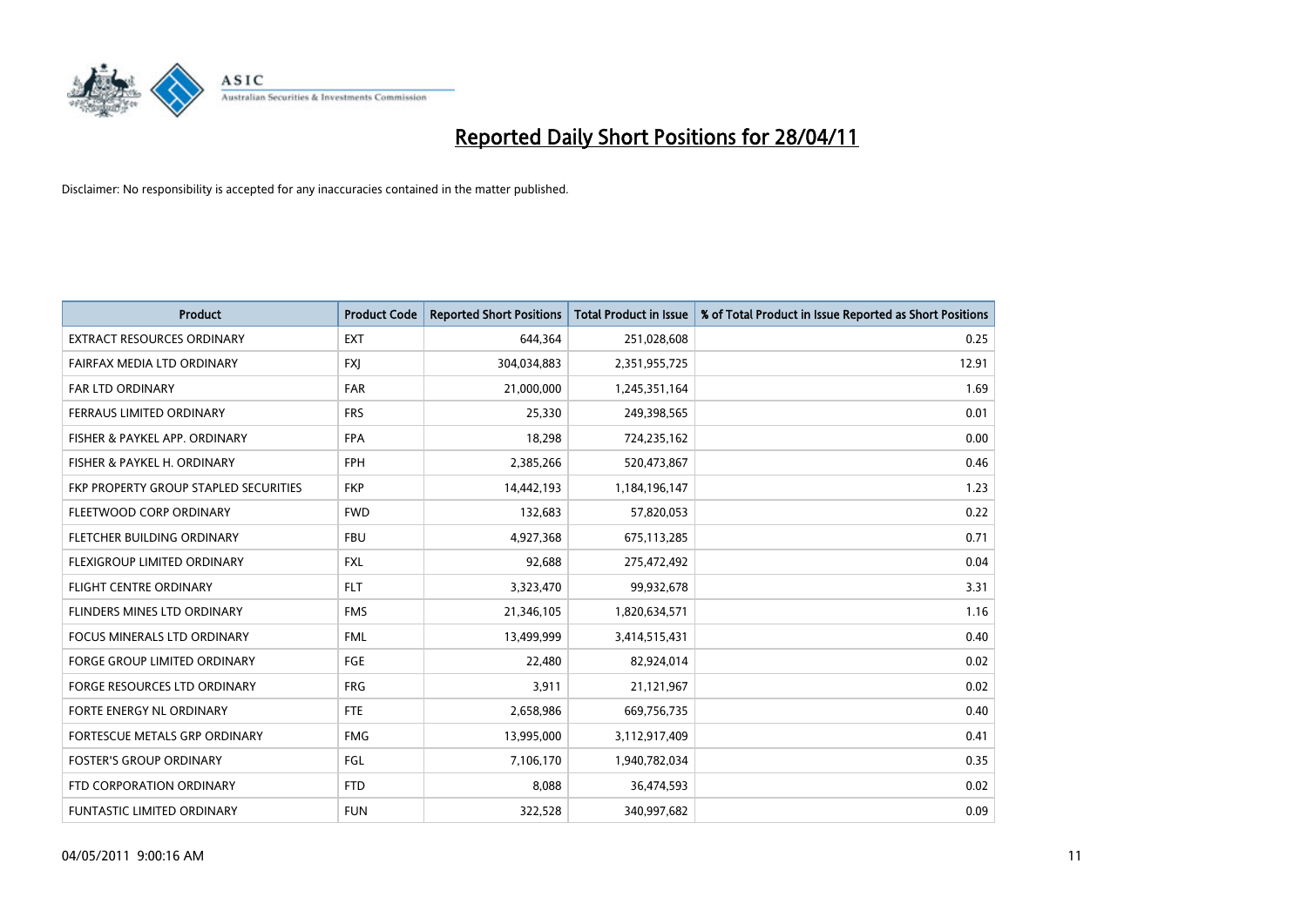

| <b>Product</b>                                   | <b>Product Code</b> | <b>Reported Short Positions</b> | <b>Total Product in Issue</b> | % of Total Product in Issue Reported as Short Positions |
|--------------------------------------------------|---------------------|---------------------------------|-------------------------------|---------------------------------------------------------|
| <b>G.U.D. HOLDINGS ORDINARY</b>                  | <b>GUD</b>          | 383,102                         | 69,089,611                    | 0.54                                                    |
| <b>GALAXY RESOURCES ORDINARY</b>                 | <b>GXY</b>          | 1,495,099                       | 245,236,053                   | 0.61                                                    |
| <b>GEODYNAMICS LIMITED ORDINARY</b>              | GDY                 | 225,621                         | 336,892,832                   | 0.07                                                    |
| <b>GINDALBIE METALS LTD ORDINARY</b>             | <b>GBG</b>          | 43,183,326                      | 935,615,590                   | 4.60                                                    |
| <b>GLOBAL MINING ORDINARY</b>                    | <b>GMI</b>          | 8,951                           | 191,820,968                   | 0.00                                                    |
| <b>GLOUCESTER COAL ORDINARY</b>                  | GCL                 | 385,719                         | 140,447,062                   | 0.27                                                    |
| <b>GME RESOURCES LTD ORDINARY</b>                | <b>GME</b>          | 800                             | 302,352,750                   | 0.00                                                    |
| <b>GOLD ONE INT LTD ORDINARY</b>                 | GDO                 | 173,540                         | 807,350,406                   | 0.02                                                    |
| <b>GOLD ROAD RES LTD ORDINARY</b>                | GOR                 | 200,000                         | 286,359,055                   | 0.07                                                    |
| <b>GOLDEN RIM RESOURCES ORDINARY</b>             | <b>GMR</b>          | 52,695                          | 359,396,731                   | 0.01                                                    |
| <b>GOLDEN WEST RESOURCE ORDINARY</b>             | <b>GWR</b>          | 1,651                           | 192,082,567                   | 0.00                                                    |
| <b>GOODMAN FIELDER, ORDINARY</b>                 | <b>GFF</b>          | 37,834,754                      | 1,380,386,438                 | 2.76                                                    |
| <b>GOODMAN GROUP STAPLED US PROHIBIT.</b>        | <b>GMG</b>          | 9,846,323                       | 6,893,222,796                 | 0.12                                                    |
| <b>GPT GROUP STAPLED SEC.</b>                    | <b>GPT</b>          | 12,052,933                      | 1,855,529,431                 | 0.65                                                    |
| <b>GRAINCORP LIMITED A CLASS ORDINARY</b>        | <b>GNC</b>          | 891,316                         | 198,318,900                   | 0.43                                                    |
| <b>GRANGE RESOURCES, ORDINARY</b>                | <b>GRR</b>          | 422,243                         | 1,152,846,724                 | 0.03                                                    |
| <b>GREENCAP LIMITED ORDINARY</b>                 | GCG                 |                                 | 262,515,385                   | 0.00                                                    |
| <b>GREENLAND MIN EN LTD ORDINARY</b>             | GGG                 | 1,117,524                       | 321,433,382                   | 0.35                                                    |
| <b>GRYPHON MINERALS LTD ORDINARY</b>             | GRY                 | 136,429                         | 299,572,058                   | 0.04                                                    |
| <b>GUINNESS PEAT GROUP. CHESS DEPOSITARY INT</b> | GPG                 | 624.606                         | 297,672,598                   | 0.20                                                    |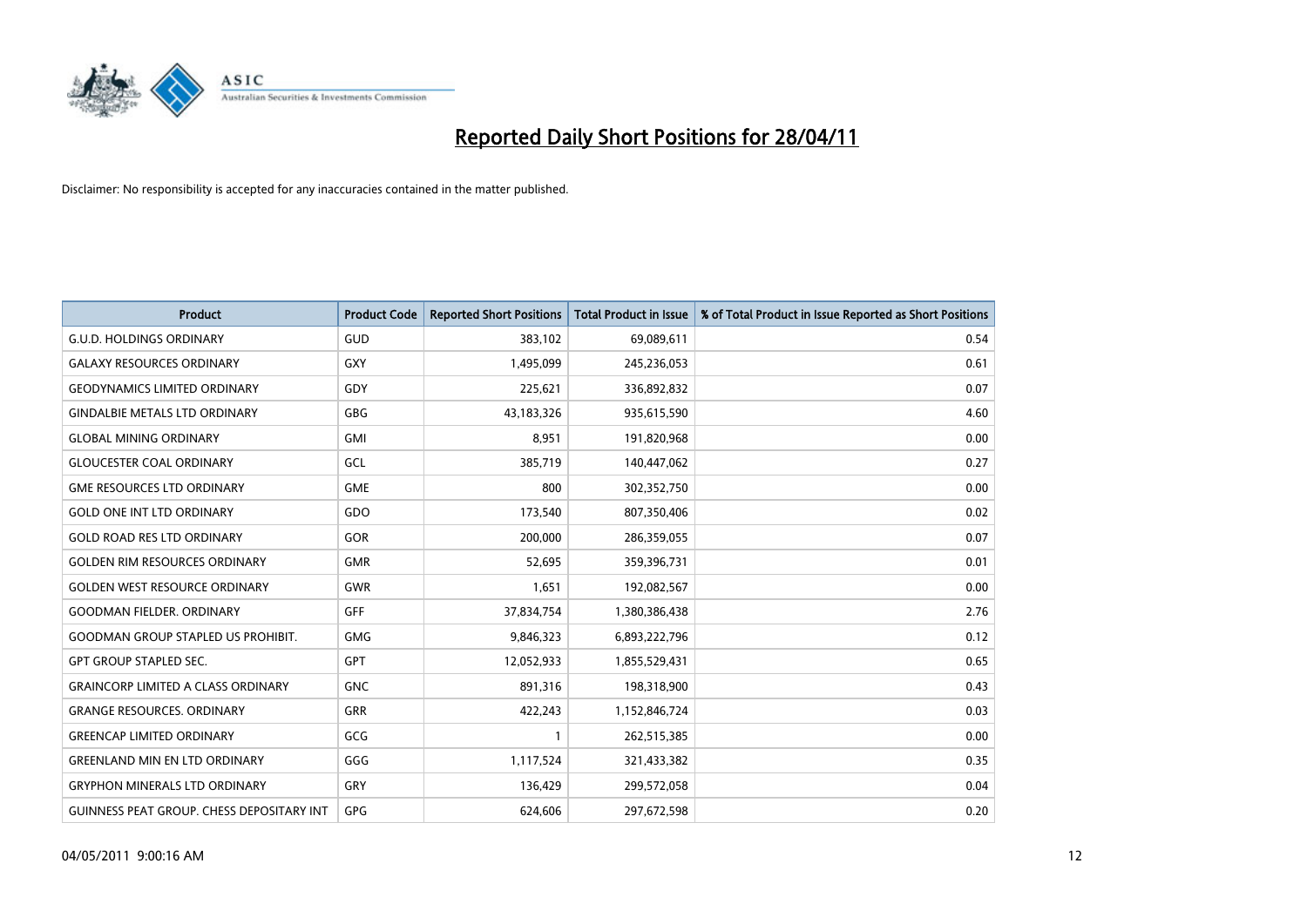

| <b>Product</b>                        | <b>Product Code</b> | <b>Reported Short Positions</b> | <b>Total Product in Issue</b> | % of Total Product in Issue Reported as Short Positions |
|---------------------------------------|---------------------|---------------------------------|-------------------------------|---------------------------------------------------------|
| <b>GUNNS LIMITED ORDINARY</b>         | <b>GNS</b>          | 38,408,700                      | 848,401,559                   | 4.52                                                    |
| <b>GWA GROUP LTD ORDINARY</b>         | <b>GWA</b>          | 6,822,207                       | 301,525,014                   | 2.26                                                    |
| HARVEY NORMAN ORDINARY                | <b>HVN</b>          | 43,214,972                      | 1,062,316,784                 | 4.05                                                    |
| HASTIE GROUP LIMITED ORDINARY         | <b>HST</b>          | 1,559,929                       | 239,781,419                   | 0.65                                                    |
| HASTINGS DIVERSIFIED STAPLED SECURITY | <b>HDF</b>          | 719,477                         | 529,187,294                   | 0.14                                                    |
| <b>HEARTWARE INT INC CDI 35:1</b>     | <b>HIN</b>          | 272,008                         | 48,598,550                    | 0.56                                                    |
| <b>HENDERSON GROUP CDI 1:1</b>        | <b>HGG</b>          | 3,079,068                       | 559,724,269                   | 0.55                                                    |
| HFA HOLDINGS LIMITED ORDINARY         | <b>HFA</b>          | 455,022                         | 117,332,831                   | 0.38                                                    |
| HIGHLANDS PACIFIC ORDINARY            | HIG                 | 2,596,126                       | 686,082,148                   | 0.38                                                    |
| HILLGROVE RES LTD ORDINARY            | <b>HGO</b>          | 418,489                         | 793,698,575                   | 0.05                                                    |
| HILLS HOLDINGS LTD ORDINARY           | <b>HIL</b>          | 2,297,836                       | 249,139,016                   | 0.93                                                    |
| HORIZON OIL LIMITED ORDINARY          | <b>HZN</b>          | 2,448,303                       | 1,130,811,515                 | 0.21                                                    |
| HUNNU COAL LIMITED ORDINARY           | <b>HUN</b>          | 21,853                          | 212,565,002                   | 0.01                                                    |
| <b>ICON ENERGY LIMITED ORDINARY</b>   | <b>ICN</b>          | 309,672                         | 469,301,394                   | 0.06                                                    |
| <b>IINET LIMITED ORDINARY</b>         | <b>IIN</b>          | 1,295,949                       | 152,160,119                   | 0.84                                                    |
| ILUKA RESOURCES ORDINARY              | ILU                 | 998,942                         | 418,700,517                   | 0.23                                                    |
| <b>IMDEX LIMITED ORDINARY</b>         | <b>IMD</b>          | 192,135                         | 199,414,165                   | 0.09                                                    |
| IMF (AUSTRALIA) LTD ORDINARY          | <b>IMF</b>          | 329,821                         | 123,828,193                   | 0.26                                                    |
| <b>IMX RESOURCES LTD ORDINARY</b>     | <b>IXR</b>          | 20,000                          | 262,612,803                   | 0.01                                                    |
| <b>INCITEC PIVOT ORDINARY</b>         | <b>IPL</b>          | 3,992,068                       | 1,628,730,107                 | 0.24                                                    |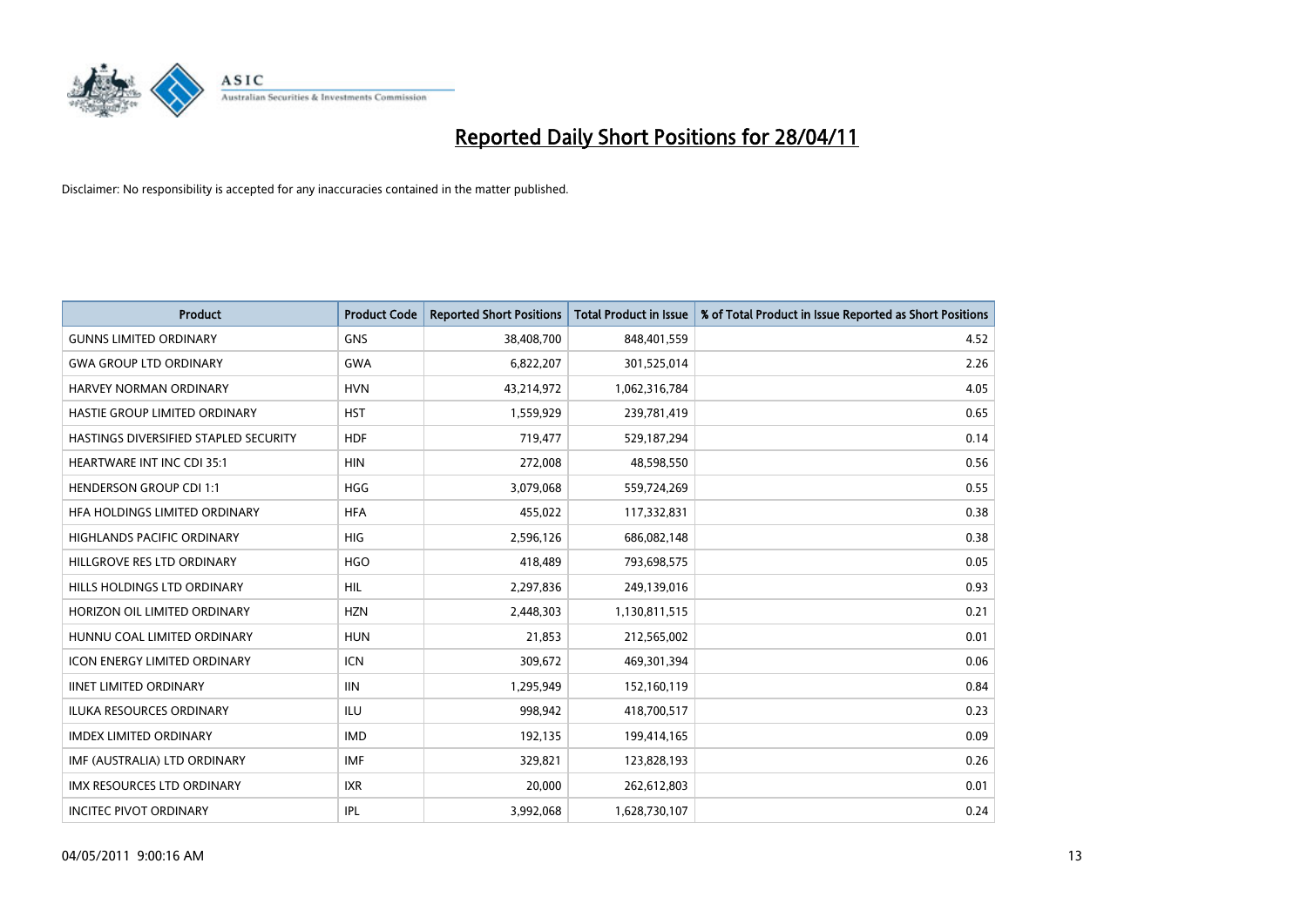

| <b>Product</b>                                | <b>Product Code</b> | <b>Reported Short Positions</b> | <b>Total Product in Issue</b> | % of Total Product in Issue Reported as Short Positions |
|-----------------------------------------------|---------------------|---------------------------------|-------------------------------|---------------------------------------------------------|
| <b>INDAGO RESOURCES LTD ORDINARY</b>          | <b>IDG</b>          | 8.179                           | 6,209,784                     | 0.13                                                    |
| <b>INDEPENDENCE GROUP ORDINARY</b>            | <b>IGO</b>          | 1,487,063                       | 186,705,521                   | 0.78                                                    |
| <b>INDO MINES LIMITED ORDINARY</b>            | <b>IDO</b>          | 13,719                          | 211,100,795                   | 0.01                                                    |
| INDOPHIL RESOURCES ORDINARY                   | <b>IRN</b>          | 459,555                         | 471,445,763                   | 0.09                                                    |
| <b>INDUSTREA LIMITED ORDINARY</b>             | IDL                 | 1,714,304                       | 364,524,797                   | 0.46                                                    |
| <b>INFIGEN ENERGY STAPLED SECURITIES</b>      | <b>IFN</b>          | 5,653,478                       | 762,265,972                   | 0.76                                                    |
| ING RE COM GROUP STAPLED SECURITIES           | <b>ILF</b>          | 9,075                           | 441,029,194                   | 0.00                                                    |
| <b>INSURANCE AUSTRALIA ORDINARY</b>           | <b>IAG</b>          | 8,619,201                       | 2,079,034,021                 | 0.41                                                    |
| INT GOLDFIELDS LTD ORDINARY                   | <b>IGS</b>          | 12,197,682                      | 500,440,386                   | 2.44                                                    |
| <b>INTEGRA MINING LTD, ORDINARY</b>           | <b>IGR</b>          | 5,248,258                       | 841,525,727                   | 0.61                                                    |
| <b>INTREPID MINES ORDINARY</b>                | <b>IAU</b>          | 1,147,389                       | 520,617,420                   | 0.22                                                    |
| <b>INVESTA OFFICE FUND STAPLED SECURITIES</b> | <b>IOF</b>          | 10,239,905                      | 2,729,071,212                 | 0.36                                                    |
| <b>INVOCARE LIMITED ORDINARY</b>              | <b>IVC</b>          | 813,310                         | 102,421,288                   | 0.78                                                    |
| <b>ION LIMITED ORDINARY</b>                   | <b>ION</b>          | 164,453                         | 256,365,105                   | 0.06                                                    |
| <b>IOOF HOLDINGS LTD ORDINARY</b>             | IFL.                | 1,134,516                       | 229,794,395                   | 0.47                                                    |
| <b>IRESS MARKET TECH. ORDINARY</b>            | <b>IRE</b>          | 2,197,156                       | 126,018,142                   | 1.73                                                    |
| <b>IRON ORE HOLDINGS ORDINARY</b>             | <b>IOH</b>          | 27,029                          | 138,879,674                   | 0.02                                                    |
| ISHARES MSCI AUS 200 ISHARES MSCI AUS 200     | <b>IOZ</b>          | 1.780                           | 1,950,015                     | 0.09                                                    |
| <b>ISHARES MSCI BRIC CDI 1:1</b>              | <b>IBK</b>          | 1,063                           | 3,650,000                     | 0.03                                                    |
| ISHARES S&P HIGH DIV ISHARES S&P HIGH DIV     | <b>IHD</b>          | 4,208                           | 1,700,055                     | 0.25                                                    |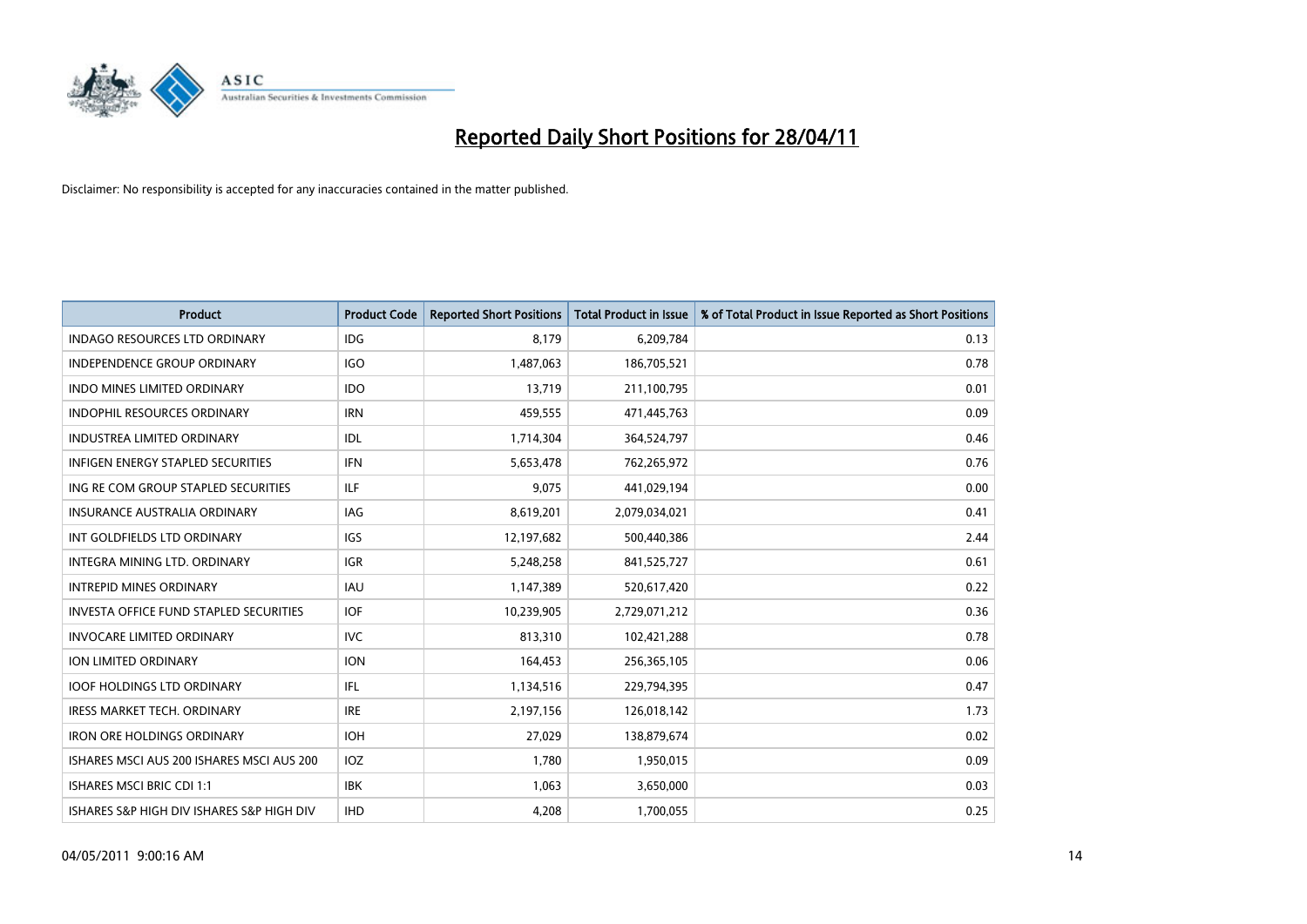

| <b>Product</b>                                  | <b>Product Code</b> | <b>Reported Short Positions</b> | Total Product in Issue | % of Total Product in Issue Reported as Short Positions |
|-------------------------------------------------|---------------------|---------------------------------|------------------------|---------------------------------------------------------|
| ISHARES S&P/ASX 20 ISHARES S&P/ASX20            | <b>ILC</b>          | 28.000                          | 2,175,008              | 1.29                                                    |
| ISHARES SMALL ORDS ISHARES SMALL ORDS           | <b>ISO</b>          | 102,871                         | 5,700,000              | 1.80                                                    |
| <b>ISOFT GROUP LIMITED ORDINARY</b>             | <b>ISF</b>          | 4,806,466                       | 1,070,595,874          | 0.45                                                    |
| <b>IVANHOE AUSTRALIA ORDINARY</b>               | <b>IVA</b>          | 667,507                         | 418,709,553            | 0.17                                                    |
| <b>JABIRU METALS LTD ORDINARY</b>               | <b>JML</b>          | 20,477                          | 558,654,366            | 0.00                                                    |
| <b>JAMES HARDIE INDUST CHESS DEPOSITARY INT</b> | <b>IHX</b>          | 17,065,997                      | 436,386,587            | 3.87                                                    |
| <b>JAMESON RESOURCES ORDINARY</b>               | <b>JAL</b>          | 1,600,000                       | 95,828,865             | 1.67                                                    |
| <b>JB HI-FI LIMITED ORDINARY</b>                | <b>IBH</b>          | 9,103,375                       | 109,364,105            | 8.30                                                    |
| <b>JUPITER MINES ORDINARY</b>                   | <b>IMS</b>          | 27,997                          | 1,486,756,465          | 0.00                                                    |
| <b>KAGARA LTD ORDINARY</b>                      | KZL                 | 5,462,145                       | 708,583,835            | 0.77                                                    |
| KANGAROO RES LTD ORDINARY                       | <b>KRL</b>          | 600,000                         | 1,129,430,012          | 0.05                                                    |
| KAROON GAS AUSTRALIA ORDINARY                   | <b>KAR</b>          | 983,900                         | 221,110,769            | 0.44                                                    |
| KASBAH RESOURCES ORDINARY                       | KAS                 | 17,529                          | 364,262,596            | 0.00                                                    |
| KATHMANDU HOLD LTD ORDINARY                     | <b>KMD</b>          | 975,515                         | 200,000,000            | 0.48                                                    |
| <b>KEYBRIDGE CAPITAL ORDINARY</b>               | <b>KBC</b>          | 5,999                           | 172,070,564            | 0.00                                                    |
| KIMBERLEY METALS LTD ORDINARY                   | <b>KBL</b>          | 1,821                           | 161,976,319            | 0.00                                                    |
| KINGSGATE CONSOLID. ORDINARY                    | <b>KCN</b>          | 1,178,539                       | 135,221,250            | 0.87                                                    |
| KINGSROSE MINING LTD ORDINARY                   | <b>KRM</b>          | 114,657                         | 257,245,366            | 0.04                                                    |
| LEIGHTON HOLDINGS ORDINARY                      | LEI                 | 8,444,809                       | 325,663,190            | 2.59                                                    |
| LEND LEASE GROUP UNIT/ORD STAPLED               | LLC                 | 2,441,471                       | 570,915,669            | 0.41                                                    |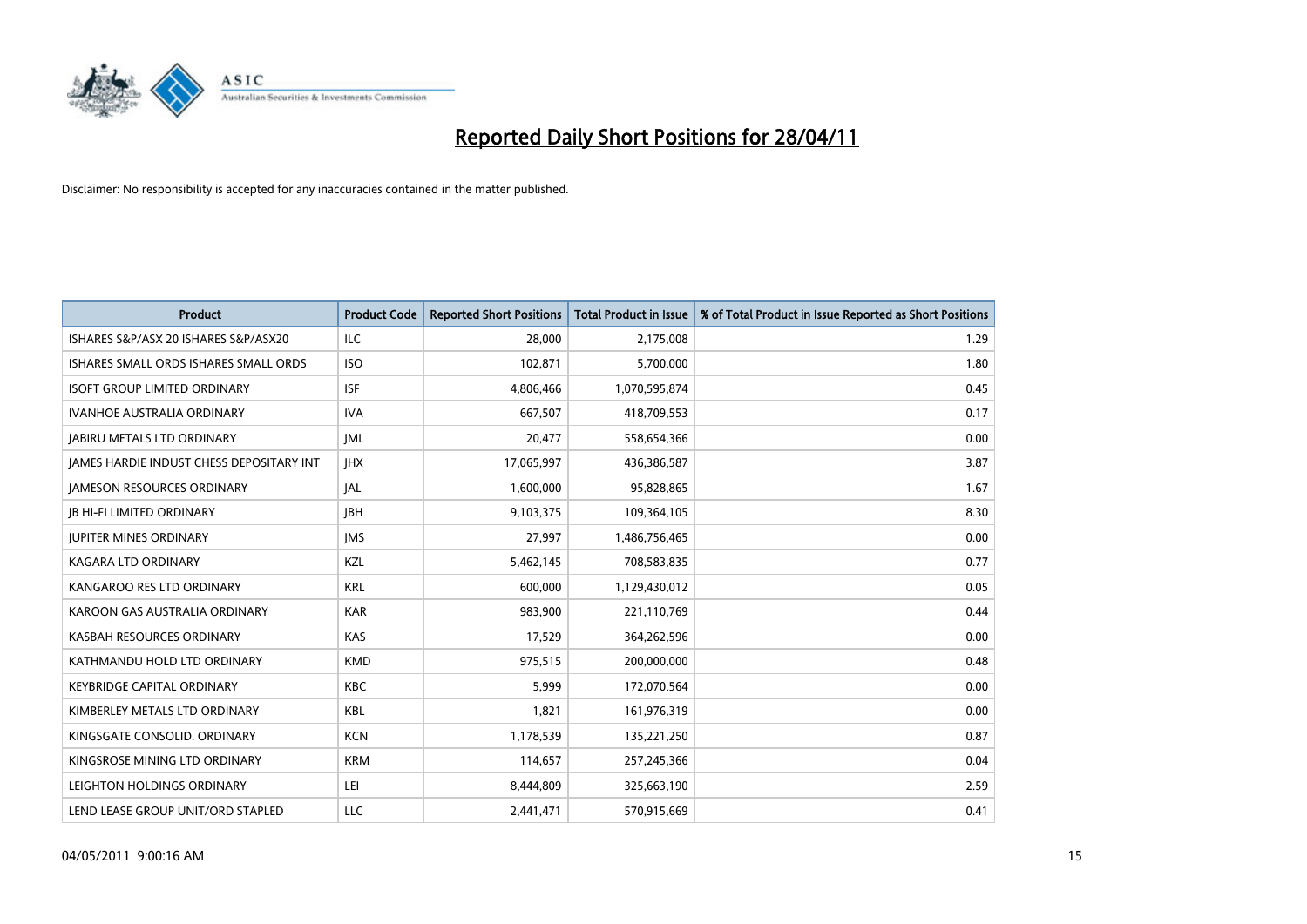

| <b>Product</b>                        | <b>Product Code</b> | <b>Reported Short Positions</b> | <b>Total Product in Issue</b> | % of Total Product in Issue Reported as Short Positions |
|---------------------------------------|---------------------|---------------------------------|-------------------------------|---------------------------------------------------------|
| LINC ENERGY LTD ORDINARY              | <b>LNC</b>          | 5,891,482                       | 503,418,900                   | 1.16                                                    |
| LIQUEFIED NATURAL ORDINARY            | LNG                 | 267,190                         | 214,099,015                   | 0.12                                                    |
| LYNAS CORPORATION ORDINARY            | <b>LYC</b>          | 25,988,126                      | 1,690,819,142                 | 1.51                                                    |
| MACARTHUR COAL ORDINARY               | <b>MCC</b>          | 3,298,342                       | 302,092,343                   | 1.07                                                    |
| <b>MACMAHON HOLDINGS ORDINARY</b>     | <b>MAH</b>          | 7,365,121                       | 733,711,705                   | 1.00                                                    |
| MACQ ATLAS ROADS GRP ORDINARY STAPLED | <b>MOA</b>          | 5,386,181                       | 452,345,907                   | 1.19                                                    |
| MACQUARIE GROUP LTD ORDINARY          | <b>MOG</b>          | 2,186,558                       | 346,814,961                   | 0.61                                                    |
| MAGMA METALS LTD. ORDINARY            | <b>MMW</b>          | 501,364                         | 223,351,923                   | 0.23                                                    |
| MANTRA RESOURCES ORDINARY             | <b>MRU</b>          | 204,183                         | 135,326,194                   | 0.14                                                    |
| MAP GROUP STAPLED US PROHIBIT.        | <b>MAP</b>          | 3,479,761                       | 1,861,210,782                 | 0.18                                                    |
| MARYBOROUGH SUGAR ORDINARY            | <b>MSF</b>          | 26,064                          | 69,165,378                    | 0.04                                                    |
| MATRIX C & E LTD ORDINARY             | <b>MCE</b>          | 24,256                          | 76,514,098                    | 0.02                                                    |
| MCMILLAN SHAKESPEARE ORDINARY         | <b>MMS</b>          | 52,475                          | 68,067,560                    | 0.07                                                    |
| <b>MCPHERSON'S LTD ORDINARY</b>       | <b>MCP</b>          | 218,742                         | 72,401,758                    | 0.30                                                    |
| MEDUSA MINING LTD ORDINARY            | <b>MML</b>          | 1,900,911                       | 188,233,911                   | 1.01                                                    |
| MELBOURNE IT LIMITED ORDINARY         | <b>MLB</b>          | 180,616                         | 80,581,721                    | 0.23                                                    |
| MEO AUSTRALIA LTD ORDINARY            | <b>MEO</b>          | 5,531,035                       | 539,913,260                   | 1.01                                                    |
| MERMAID MARINE ORDINARY               | <b>MRM</b>          | 1,001,153                       | 215,066,086                   | 0.45                                                    |
| MESOBLAST LIMITED ORDINARY            | <b>MSB</b>          | 2,423,100                       | 279,733,562                   | 0.85                                                    |
| METALS X LIMITED ORDINARY             | <b>MLX</b>          | 4,042,303                       | 1,365,661,782                 | 0.30                                                    |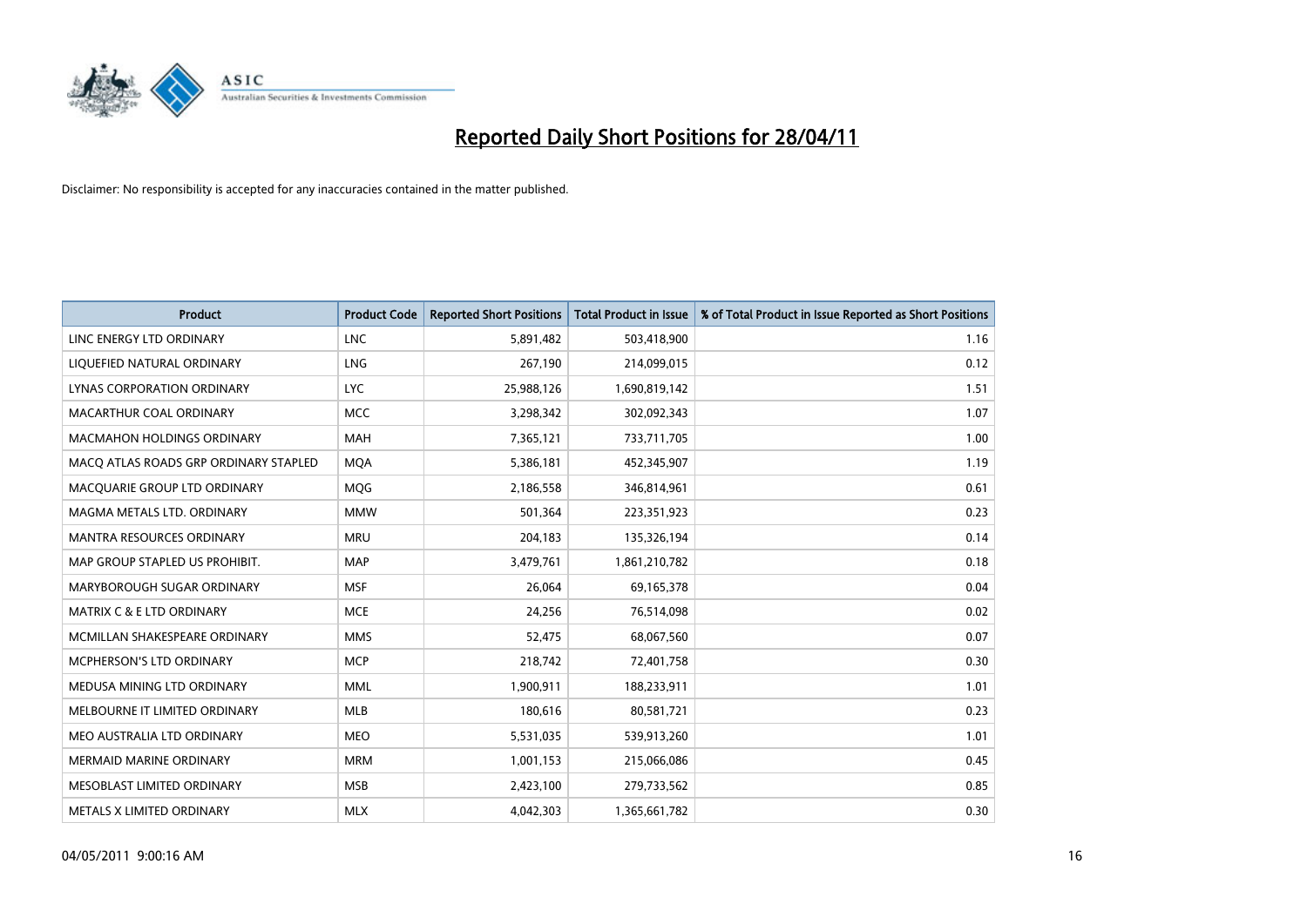

| <b>Product</b>                     | <b>Product Code</b> | <b>Reported Short Positions</b> | <b>Total Product in Issue</b> | % of Total Product in Issue Reported as Short Positions |
|------------------------------------|---------------------|---------------------------------|-------------------------------|---------------------------------------------------------|
| METCASH LIMITED ORDINARY           | <b>MTS</b>          | 17,236,067                      | 768,815,314                   | 2.24                                                    |
| METGASCO LIMITED ORDINARY          | <b>MEL</b>          | 235,435                         | 252,710,972                   | 0.09                                                    |
| METMINCO LIMITED ORDINARY          | <b>MNC</b>          | 3,899,877                       | 1,232,469,510                 | 0.32                                                    |
| MHM METALS LIMITED ORDINARY        | <b>MHM</b>          | 58,617                          | 101,396,410                   | 0.06                                                    |
| MICLYN EXP OFFSHR ORDINARY         | <b>MIO</b>          | 317,100                         | 274,618,684                   | 0.11                                                    |
| MINARA RESOURCES ORDINARY          | <b>MRE</b>          | 8,578,943                       | 1,169,424,487                 | 0.73                                                    |
| MINCOR RESOURCES NL ORDINARY       | <b>MCR</b>          | 1,210,307                       | 200,608,804                   | 0.58                                                    |
| MINEMAKERS LIMITED ORDINARY        | <b>MAK</b>          | 71,627                          | 227,003,950                   | 0.03                                                    |
| MINERAL DEPOSITS ORDINARY          | <b>MDL</b>          | 256,833                         | 60,768,582                    | 0.41                                                    |
| MINERAL RESOURCES, ORDINARY        | <b>MIN</b>          | 519,638                         | 169,123,017                   | 0.30                                                    |
| MIRABELA NICKEL LTD ORDINARY       | <b>MBN</b>          | 11,417,166                      | 491,561,237                   | 2.32                                                    |
| MIRVAC GROUP STAPLED SECURITIES    | <b>MGR</b>          | 13,103,359                      | 3,416,924,188                 | 0.37                                                    |
| MOLOPO ENERGY LTD ORDINARY         | <b>MPO</b>          | 1,524,123                       | 250,972,584                   | 0.60                                                    |
| <b>MONADELPHOUS GROUP ORDINARY</b> | <b>MND</b>          | 519,856                         | 87,576,827                    | 0.60                                                    |
| <b>MOUNT GIBSON IRON ORDINARY</b>  | <b>MGX</b>          | 4,747,404                       | 1,082,570,693                 | 0.41                                                    |
| MULTIPLEX SITES SITES              | <b>MXUPA</b>        | 36                              | 4,500,000                     | 0.00                                                    |
| MURCHISON METALS LTD ORDINARY      | <b>MMX</b>          | 12,629,880                      | 435,884,268                   | 2.90                                                    |
| <b>MYER HOLDINGS LTD ORDINARY</b>  | <b>MYR</b>          | 11,544,848                      | 582,847,884                   | 1.96                                                    |
| <b>MYSTATE LIMITED ORDINARY</b>    | <b>MYS</b>          | 1,400                           | 67,439,158                    | 0.00                                                    |
| NATIONAL AUST. BANK ORDINARY       | <b>NAB</b>          | 12,581,881                      | 2,169,658,383                 | 0.59                                                    |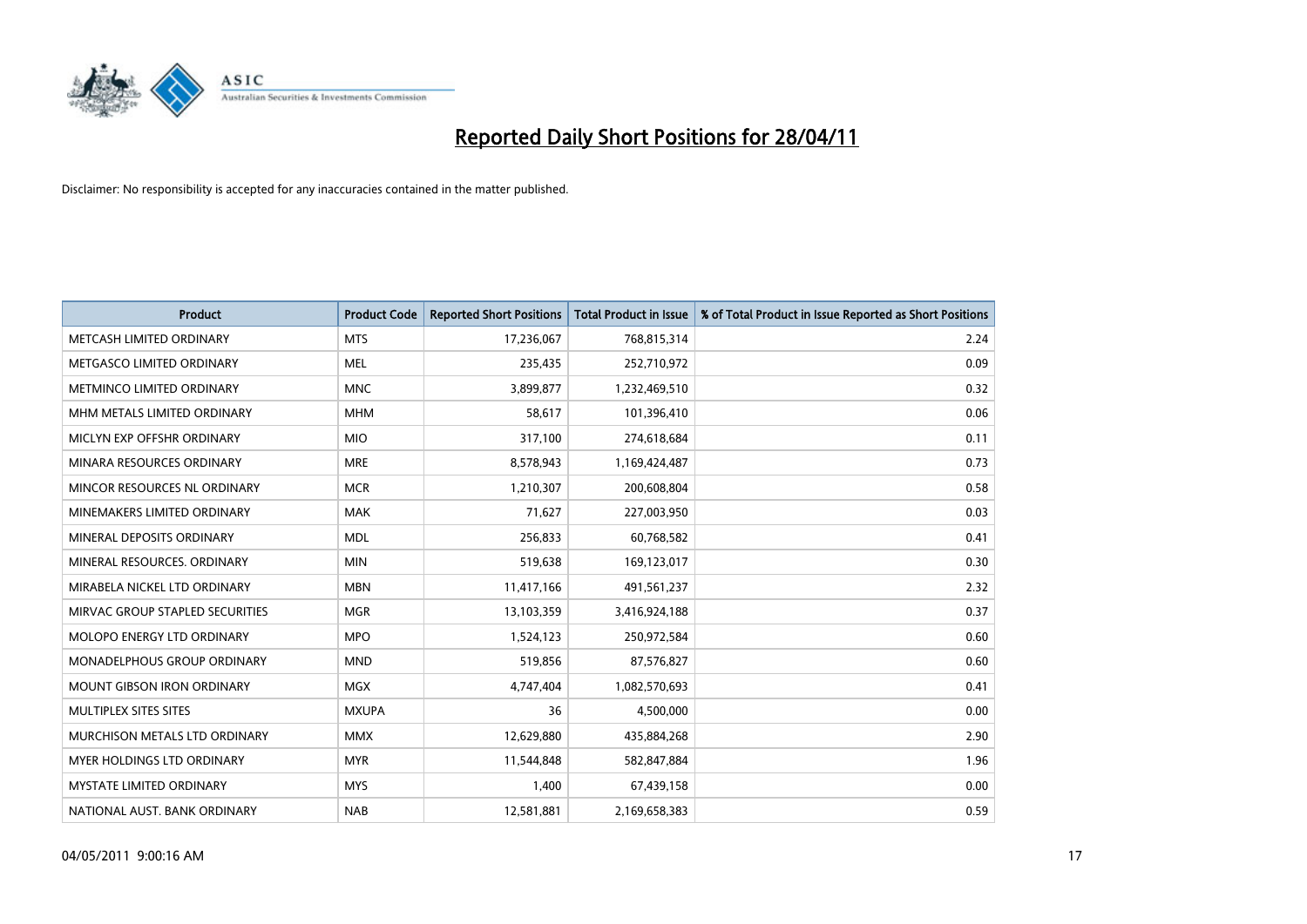

| <b>Product</b>                | <b>Product Code</b> | <b>Reported Short Positions</b> | <b>Total Product in Issue</b> | % of Total Product in Issue Reported as Short Positions |
|-------------------------------|---------------------|---------------------------------|-------------------------------|---------------------------------------------------------|
| NATURAL FUEL LIMITED ORDINARY | <b>NFL</b>          |                                 | 721,912                       | 0.00                                                    |
| NAVIGATOR RESOURCES ORDINARY  | <b>NAV</b>          | 139,000                         | 465,783,127                   | 0.03                                                    |
| NAVITAS LIMITED ORDINARY      | <b>NVT</b>          | 1,923,653                       | 369,358,564                   | 0.53                                                    |
| NEON ENERGY LIMITED ORDINARY  | <b>NEN</b>          | 284,486                         | 373,443,879                   | 0.08                                                    |
| NEPTUNE MARINE ORDINARY       | <b>NMS</b>          | 700,073                         | 1,747,612,299                 | 0.04                                                    |
| NEW HOPE CORPORATION ORDINARY | <b>NHC</b>          | 682,920                         | 830,230,549                   | 0.06                                                    |
| NEWCREST MINING ORDINARY      | <b>NCM</b>          | 2,326,787                       | 765,407,334                   | 0.27                                                    |
| NEWS CORP A NON-VOTING CDI    | <b>NWSLV</b>        | 793,020                         | 1,829,741,431                 | 0.04                                                    |
| NEWS CORP B VOTING CDI        | <b>NWS</b>          | 2,029,722                       | 798,520,953                   | 0.25                                                    |
| NEXBIS LIMITED ORDINARY       | <b>NBS</b>          | 63,733                          | 798,356,704                   | 0.01                                                    |
| NEXUS ENERGY LIMITED ORDINARY | <b>NXS</b>          | 26,690,933                      | 1,162,462,245                 | 2.29                                                    |
| NIB HOLDINGS LIMITED ORDINARY | <b>NHF</b>          | 304,018                         | 466,765,752                   | 0.06                                                    |
| NICK SCALI LIMITED ORDINARY   | <b>NCK</b>          | 39,246                          | 81,000,000                    | 0.04                                                    |
| NIDO PETROLEUM ORDINARY       | <b>NDO</b>          | 854,879                         | 1,373,822,119                 | 0.05                                                    |
| NKWE PLATINUM 10C US COMMON   | <b>NKP</b>          | 159,897                         | 559,651,184                   | 0.03                                                    |
| NOBLE MINERAL RES ORDINARY    | <b>NMG</b>          | 1,176,696                       | 382,478,108                   | 0.30                                                    |
| NORFOLK GROUP ORDINARY        | <b>NFK</b>          | 84                              | 158,890,730                   | 0.00                                                    |
| NORTHERN CREST ORDINARY       | <b>NOC</b>          | 24,345                          | 133,484,723                   | 0.02                                                    |
| NORTHERN IRON LTD ORDINARY    | <b>NFE</b>          | 1,315,246                       | 336,084,863                   | 0.39                                                    |
| NORTHERN MIN LTD ORDINARY     | <b>NTU</b>          | 97,075                          | 164,545,022                   | 0.06                                                    |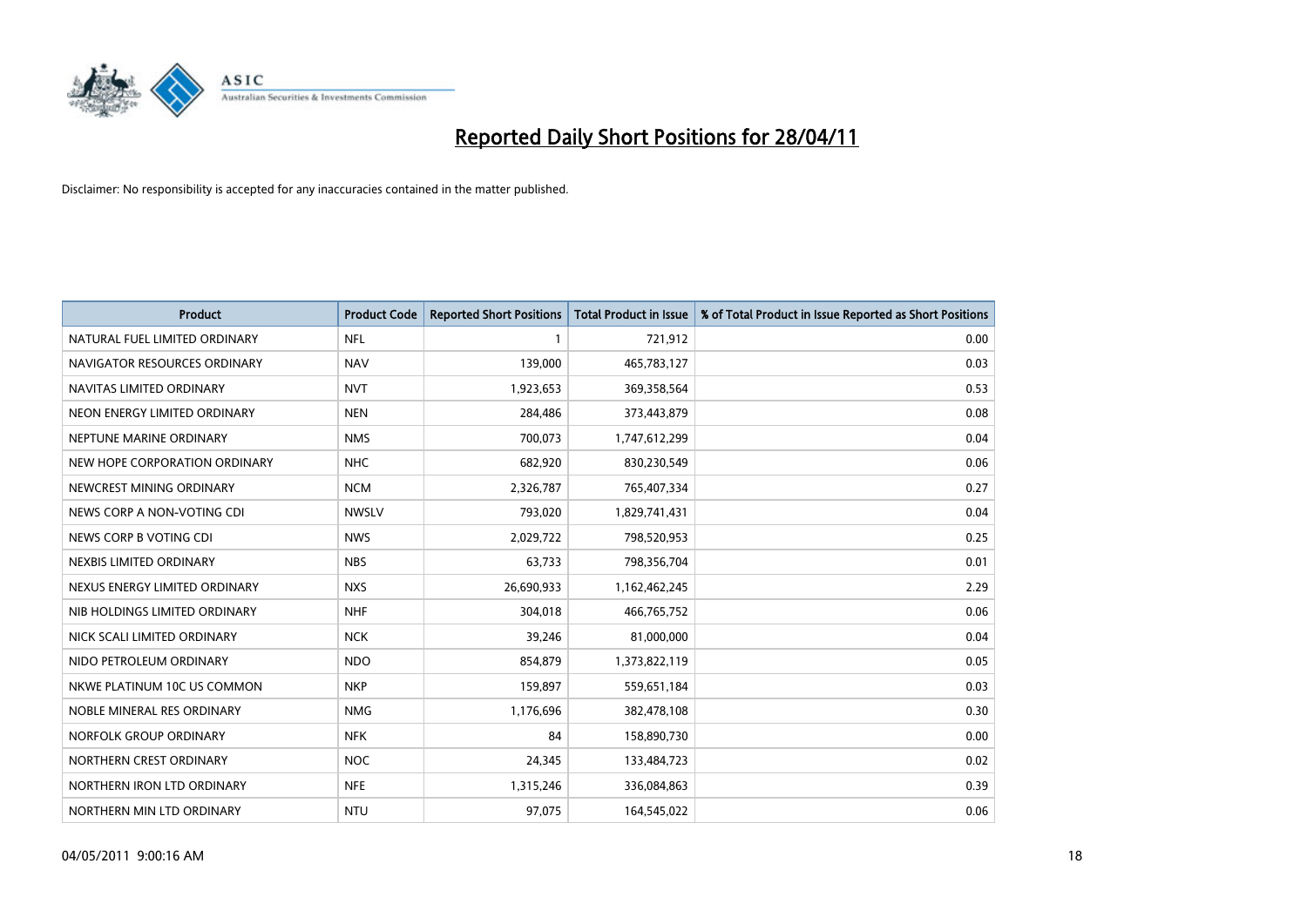

| <b>Product</b>                        | <b>Product Code</b> | <b>Reported Short Positions</b> | <b>Total Product in Issue</b> | % of Total Product in Issue Reported as Short Positions |
|---------------------------------------|---------------------|---------------------------------|-------------------------------|---------------------------------------------------------|
| NRW HOLDINGS LIMITED ORDINARY         | <b>NWH</b>          | 1,567,417                       | 276,770,445                   | 0.55                                                    |
| NSL CONSOLIDATED LTD ORDINARY         | <b>NSL</b>          | 101,269                         | 270,661,373                   | 0.03                                                    |
| NUFARM LIMITED ORDINARY               | <b>NUF</b>          | 6,232,117                       | 261,833,005                   | 2.36                                                    |
| OAKTON LIMITED ORDINARY               | <b>OKN</b>          | 683,804                         | 93,800,235                    | 0.73                                                    |
| OCEANAGOLD CORP. CHESS DEPOSITARY INT | <b>OGC</b>          | 921,661                         | 262,180,388                   | 0.34                                                    |
| OCEANIA CAPITAL LTD ORDINARY          | <b>OCP</b>          | 2,500                           | 91,921,295                    | 0.00                                                    |
| OIL SEARCH LTD ORDINARY               | OSH                 | 9,811,442                       | 1,316,672,727                 | 0.73                                                    |
| OILEX LTD ORDINARY                    | <b>OEX</b>          | 53,094                          | 253,274,885                   | 0.02                                                    |
| OM HOLDINGS LIMITED ORDINARY          | <b>OMH</b>          | 6,517,101                       | 504,105,150                   | 1.27                                                    |
| <b>ONESTEEL LIMITED ORDINARY</b>      | OST                 | 15,005,843                      | 1,338,106,652                 | 1.10                                                    |
| ORICA LIMITED ORDINARY                | ORI                 | 2,638,588                       | 363,223,767                   | 0.72                                                    |
| ORIGIN ENERGY DEFERRED                | ORGN                | 17,225                          | 89,641,361                    | 0.02                                                    |
| ORIGIN ENERGY ORDINARY                | <b>ORG</b>          | 6,889,160                       | 974,152,829                   | 0.68                                                    |
| OROCOBRE LIMITED ORDINARY             | <b>ORE</b>          | 167,858                         | 102,813,894                   | 0.16                                                    |
| OROTONGROUP LIMITED ORDINARY          | <b>ORL</b>          | 13,313                          | 40,880,902                    | 0.03                                                    |
| OTTO ENERGY LIMITED ORDINARY          | <b>OEL</b>          | 109,204                         | 1,134,540,071                 | 0.01                                                    |
| OZ MINERALS ORDINARY                  | OZL                 | 19,614,323                      | 3,238,546,504                 | 0.58                                                    |
| <b>PACIFIC BRANDS ORDINARY</b>        | <b>PBG</b>          | 9,409,267                       | 931,386,248                   | 1.02                                                    |
| PALADIN ENERGY LTD ORDINARY           | <b>PDN</b>          | 15,718,079                      | 777,698,217                   | 2.01                                                    |
| PANAUST LIMITED ORDINARY              | <b>PNA</b>          | 18,930,913                      | 2,965,008,426                 | 0.61                                                    |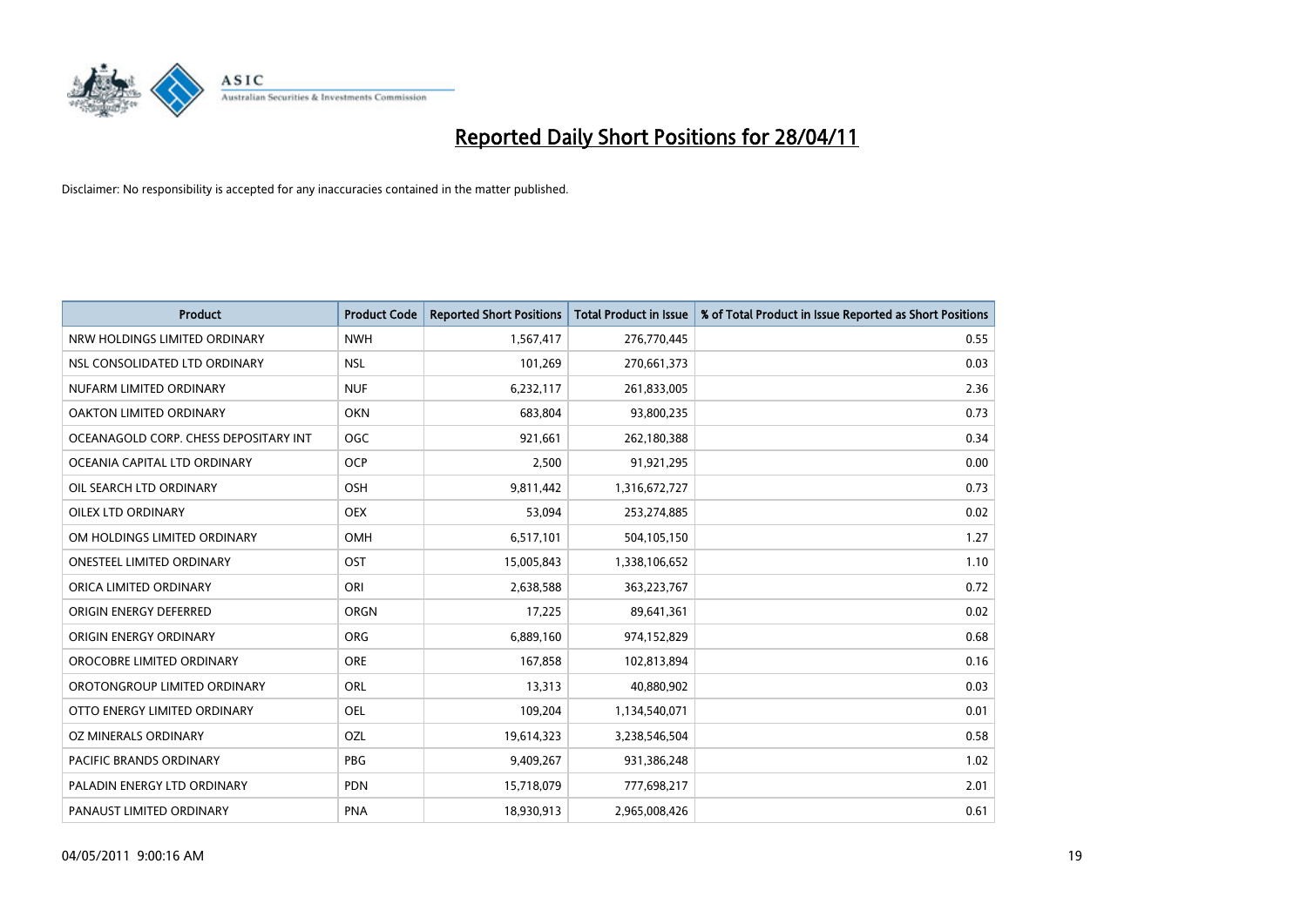

| <b>Product</b>                | <b>Product Code</b> | <b>Reported Short Positions</b> | <b>Total Product in Issue</b> | % of Total Product in Issue Reported as Short Positions |
|-------------------------------|---------------------|---------------------------------|-------------------------------|---------------------------------------------------------|
| PANORAMIC RESOURCES ORDINARY  | PAN                 | 1,479,462                       | 207,050,710                   | 0.72                                                    |
| PAPERLINX LIMITED ORDINARY    | <b>PPX</b>          | 18,972,248                      | 603,580,761                   | 3.13                                                    |
| PATTIES FOODS LTD ORDINARY    | PFL                 |                                 | 138,908,853                   | 0.00                                                    |
| PEET LIMITED ORDINARY         | PPC                 | 91,728                          | 302,965,804                   | 0.02                                                    |
| PENINSULA ENERGY LTD ORDINARY | <b>PEN</b>          | 28,986                          | 2,086,495,200                 | 0.00                                                    |
| PERILYA LIMITED ORDINARY      | PEM                 | 281,356                         | 526,075,563                   | 0.05                                                    |
| PERPETUAL LIMITED ORDINARY    | <b>PPT</b>          | 2,202,770                       | 44,669,352                    | 4.94                                                    |
| PERSEUS MINING LTD ORDINARY   | PRU                 | 3,995,853                       | 424,017,088                   | 0.93                                                    |
| PETSEC ENERGY ORDINARY        | <b>PSA</b>          | 223,332                         | 231,283,622                   | 0.10                                                    |
| PHARMAXIS LTD ORDINARY        | <b>PXS</b>          | 933,036                         | 228,127,809                   | 0.40                                                    |
| PHOTON GROUP LTD ORDINARY     | <b>PGA</b>          | 250,510                         | 1,540,886,866                 | 0.02                                                    |
| PLATINUM ASSET ORDINARY       | <b>PTM</b>          | 6,835,509                       | 561,347,878                   | 1.22                                                    |
| PLATINUM AUSTRALIA ORDINARY   | <b>PLA</b>          | 5,724,335                       | 392,430,039                   | 1.46                                                    |
| PLATINUM CAPITAL LTD ORDINARY | <b>PMC</b>          |                                 | 164,959,410                   | 0.00                                                    |
| PMP LIMITED ORDINARY          | <b>PMP</b>          | 47,145                          | 335,338,483                   | 0.01                                                    |
| PORT BOUVARD LIMITED ORDINARY | PBD                 | 6.754                           | 593,868,295                   | 0.00                                                    |
| PRANA BIOTECHNOLOGY ORDINARY  | PBT                 | 307,000                         | 269,292,203                   | 0.11                                                    |
| PREMIER INVESTMENTS ORDINARY  | <b>PMV</b>          | 297,753                         | 155,062,831                   | 0.19                                                    |
| PRIMA BIOMED LTD ORDINARY     | <b>PRR</b>          | 198,911                         | 802,337,032                   | 0.02                                                    |
| PRIMARY HEALTH CARE ORDINARY  | <b>PRY</b>          | 8,571,658                       | 497,349,803                   | 1.73                                                    |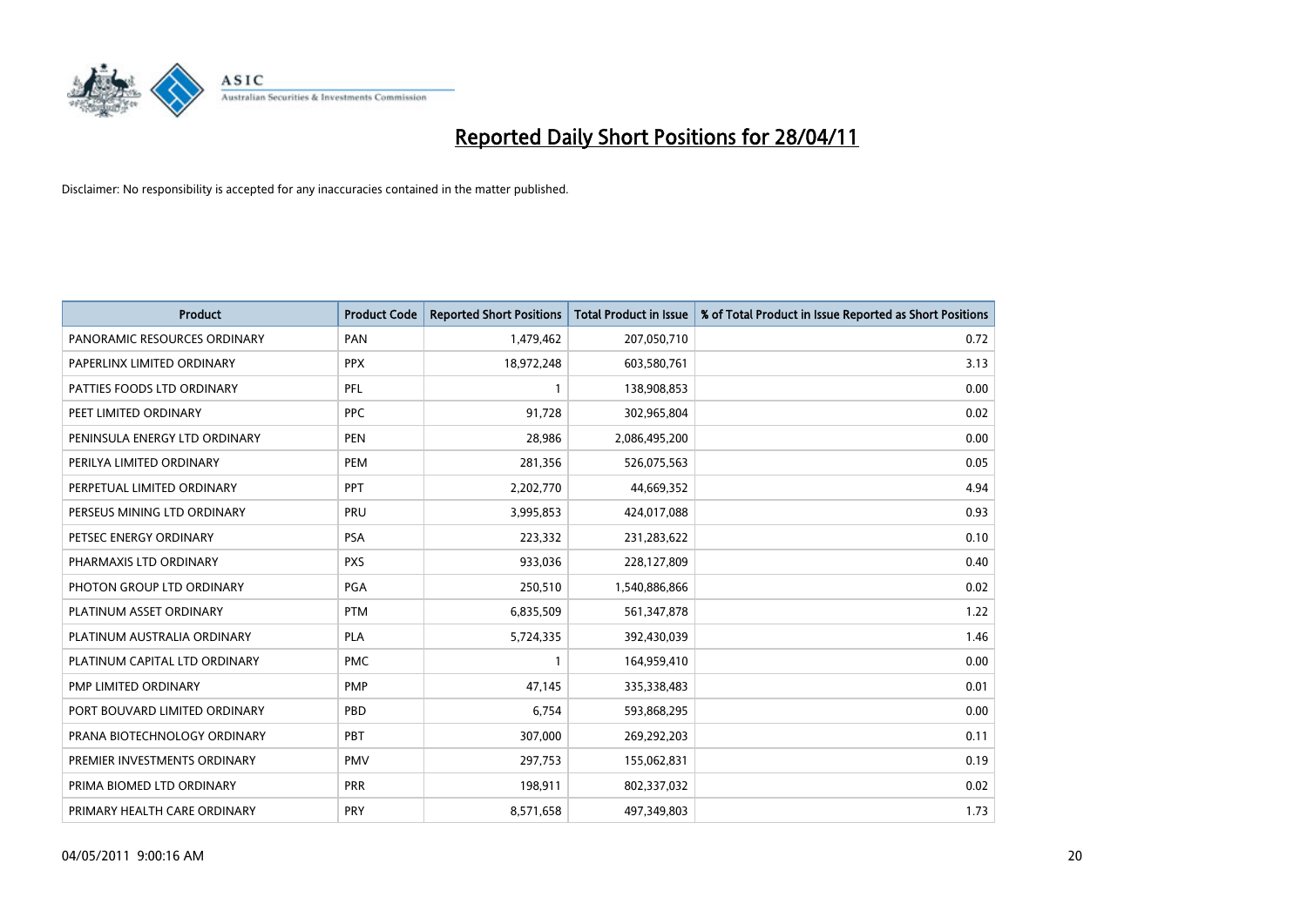

| <b>Product</b>                       | <b>Product Code</b> | <b>Reported Short Positions</b> | <b>Total Product in Issue</b> | % of Total Product in Issue Reported as Short Positions |
|--------------------------------------|---------------------|---------------------------------|-------------------------------|---------------------------------------------------------|
| PRIME INFR GROUP. STAPLED SECURITIES | PIH                 | 308,735                         | 351,776,795                   | 0.09                                                    |
| PRIME MEDIA GRP LTD ORDINARY         | <b>PRT</b>          | 14,825                          | 366,330,303                   | 0.00                                                    |
| PROGEN PHARMACEUTIC ORDINARY         | PGL                 | 151,596                         | 24,709,097                    | 0.61                                                    |
| PROGRAMMED ORDINARY                  | <b>PRG</b>          | 382,635                         | 118,169,908                   | 0.32                                                    |
| PSIVIDA CORP CDI 1:1                 | <b>PVA</b>          | 6,878                           | 8,896,217                     | 0.08                                                    |
| <b>QANTAS AIRWAYS ORDINARY</b>       | QAN                 | 34,410,298                      | 2,265,123,620                 | 1.52                                                    |
| OBE INSURANCE GROUP ORDINARY         | OBE                 | 19,069,995                      | 1,092,653,182                 | 1.70                                                    |
| OR NATIONAL LIMITED ORDINARY         | <b>ORN</b>          | 18,804,041                      | 2,440,000,000                 | 0.76                                                    |
| <b>QUBE LOGISTICS ORDINARY UNITS</b> | <b>QUB</b>          | 18,384,721                      | 610,839,329                   | 3.01                                                    |
| RAMELIUS RESOURCES ORDINARY          | <b>RMS</b>          | 170,680                         | 291,658,795                   | 0.05                                                    |
| RAMSAY HEALTH CARE ORDINARY          | <b>RHC</b>          | 1,562,911                       | 202,081,252                   | 0.78                                                    |
| <b>RCR TOMLINSON ORDINARY</b>        | <b>RCR</b>          | 68,891                          | 131,897,672                   | 0.05                                                    |
| <b>REA GROUP ORDINARY</b>            | <b>REA</b>          | 68,168                          | 130,401,680                   | 0.04                                                    |
| <b>RECKON LIMITED ORDINARY</b>       | <b>RKN</b>          | 99,942                          | 133,384,060                   | 0.07                                                    |
| <b>RED 5 LIMITED ORDINARY</b>        | <b>RED</b>          | 6,638                           | 1,283,597,526                 | 0.00                                                    |
| RED FORK ENERGY ORDINARY             | <b>RFE</b>          | 238,359                         | 160,035,000                   | 0.14                                                    |
| REED RESOURCES LTD ORDINARY          | <b>RDR</b>          | 268,204                         | 262,237,201                   | 0.10                                                    |
| <b>REGIS RESOURCES ORDINARY</b>      | <b>RRL</b>          | 2,890,457                       | 431,181,415                   | 0.65                                                    |
| RENAISSANCE MINERALS ORDINARY        | <b>RNS</b>          | 40,000                          | 48,900,001                    | 0.08                                                    |
| RESMED INC CDI 10:1                  | <b>RMD</b>          | 10,987,637                      | 1,534,676,730                 | 0.71                                                    |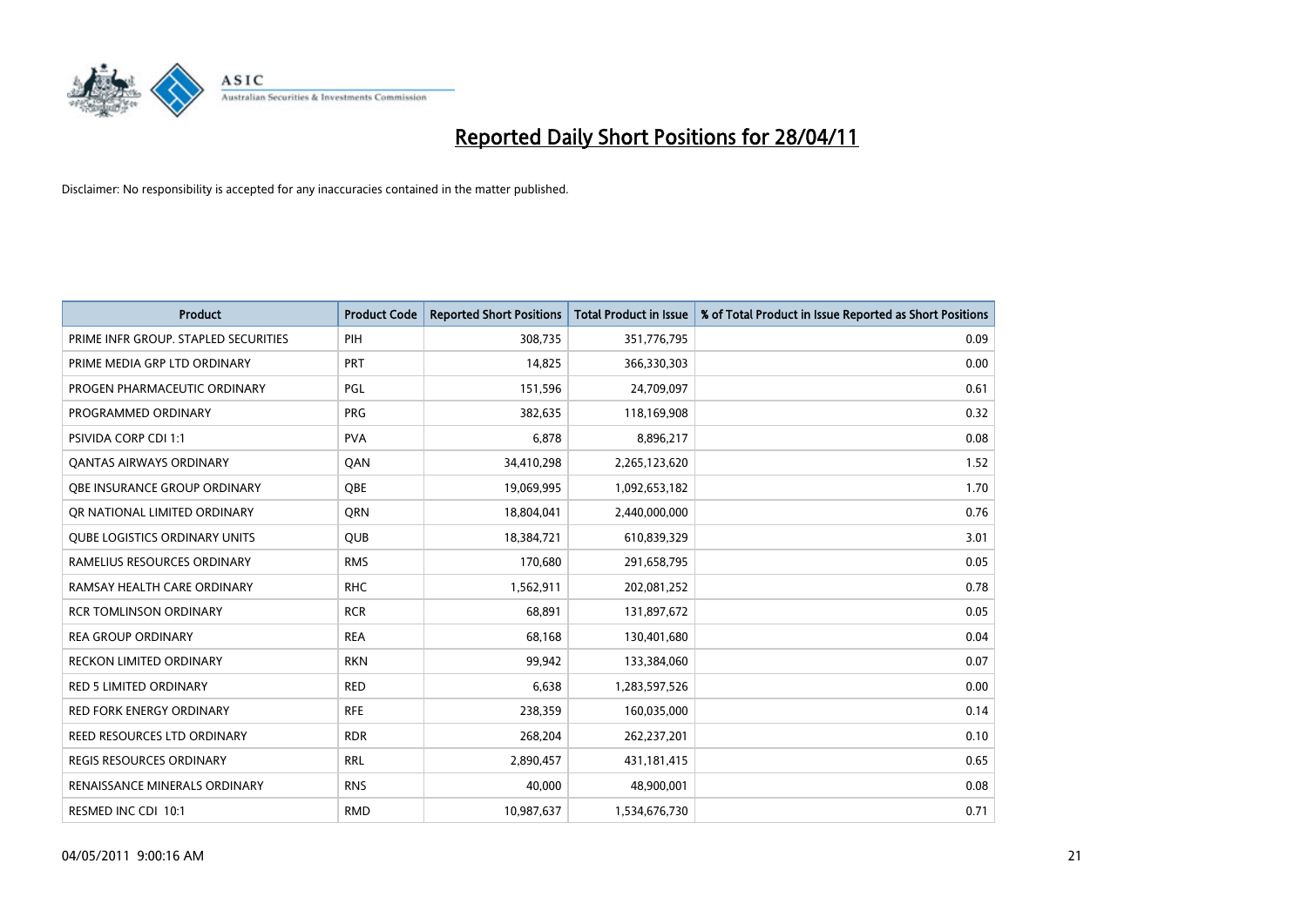

| <b>Product</b>                      | <b>Product Code</b> | <b>Reported Short Positions</b> | Total Product in Issue | % of Total Product in Issue Reported as Short Positions |
|-------------------------------------|---------------------|---------------------------------|------------------------|---------------------------------------------------------|
| <b>RESOLUTE MINING ORDINARY</b>     | <b>RSG</b>          | 4,494,877                       | 467,464,116            | 0.97                                                    |
| RESOURCE AND INVEST. ORDINARY       | <b>RNI</b>          | 10,700                          | 124,579,308            | 0.01                                                    |
| <b>RESOURCE GENERATION ORDINARY</b> | <b>RES</b>          | 296,247                         | 250,200,530            | 0.12                                                    |
| RETAIL FOOD GROUP ORDINARY          | <b>RFG</b>          | 825                             | 107,788,918            | 0.00                                                    |
| REVERSE CORP LIMITED ORDINARY       | <b>REF</b>          | 25,141                          | 92,382,175             | 0.03                                                    |
| REX MINERALS LIMITED ORDINARY       | <b>RXM</b>          | 202,527                         | 151,438,879            | 0.13                                                    |
| RHG LIMITED ORDINARY                | <b>RHG</b>          | 69,072                          | 318,745,978            | 0.01                                                    |
| RIDLEY CORPORATION ORDINARY         | <b>RIC</b>          | 993,199                         | 307,817,071            | 0.32                                                    |
| RIO TINTO LIMITED ORDINARY          | <b>RIO</b>          | 15,745,479                      | 435,758,720            | 3.61                                                    |
| RIVERCITY MOTORWAY STAPLED          | <b>RCY</b>          | 132,000                         | 957,010,115            | 0.01                                                    |
| RIVERSDALE MINING ORDINARY          | <b>RIV</b>          | 93,269                          | 244,431,186            | 0.03                                                    |
| ROBUST RESOURCES ORDINARY           | <b>ROL</b>          | 1,121,255                       | 84,944,097             | 1.32                                                    |
| ROC OIL COMPANY ORDINARY            | <b>ROC</b>          | 6,061,486                       | 713,154,560            | 0.85                                                    |
| <b>RP DATA LTD ORDINARY</b>         | <b>RPX</b>          | 364,043                         | 149,246,421            | 0.24                                                    |
| SAI GLOBAL LIMITED ORDINARY         | SAI                 | 219,343                         | 199,552,155            | 0.11                                                    |
| SALMAT LIMITED ORDINARY             | <b>SLM</b>          | 144,481                         | 159,767,799            | 0.09                                                    |
| SAMSON OIL & GAS LTD ORDINARY       | SSN                 | 3,470,360                       | 1,726,088,509          | 0.20                                                    |
| SANDFIRE RESOURCES ORDINARY         | <b>SFR</b>          | 775,505                         | 148,309,969            | 0.52                                                    |
| <b>SANTOS LTD ORDINARY</b>          | <b>STO</b>          | 5,975,758                       | 877,955,664            | 0.66                                                    |
| SARACEN MINERAL ORDINARY            | <b>SAR</b>          | 734,097                         | 492,151,415            | 0.13                                                    |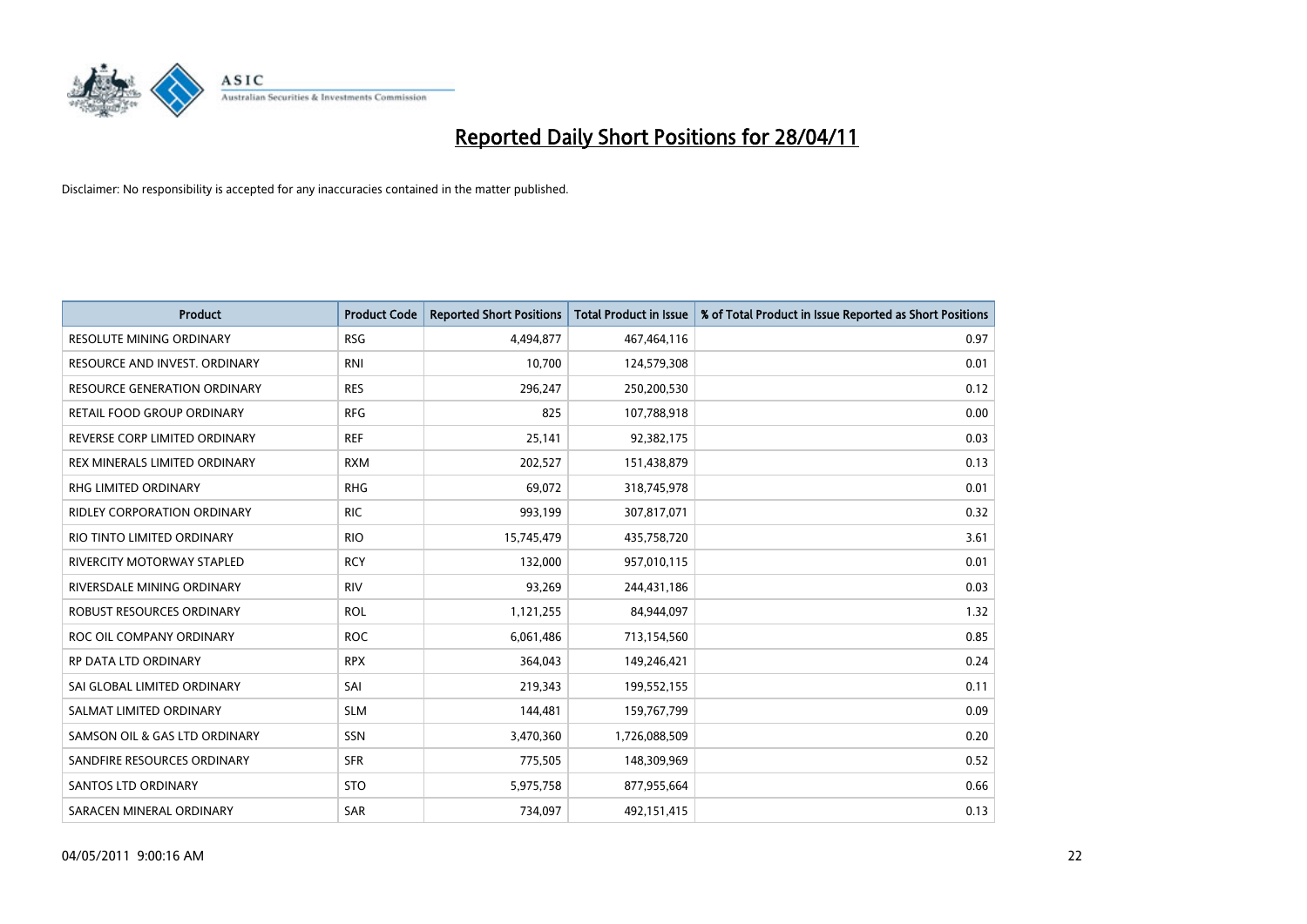

| <b>Product</b>                           | <b>Product Code</b> | <b>Reported Short Positions</b> | Total Product in Issue | % of Total Product in Issue Reported as Short Positions |
|------------------------------------------|---------------------|---------------------------------|------------------------|---------------------------------------------------------|
| SEDGMAN LIMITED ORDINARY                 | <b>SDM</b>          | 462,794                         | 209,752,689            | 0.22                                                    |
| SEEK LIMITED ORDINARY                    | <b>SEK</b>          | 8,104,742                       | 336,584,488            | 2.41                                                    |
| SENETAS CORPORATION ORDINARY             | <b>SEN</b>          | 756,999                         | 463,105,195            | 0.16                                                    |
| SERVCORP LIMITED ORDINARY                | SRV                 | 74,918                          | 98,440,807             | 0.07                                                    |
| SERVICE STREAM ORDINARY                  | SSM                 | 344,663                         | 283,418,867            | 0.12                                                    |
| SEVEN GROUP HOLDINGS ORDINARY            | <b>SVW</b>          | 866,345                         | 305,410,281            | 0.27                                                    |
| SIGMA PHARMACEUTICAL ORDINARY            | <b>SIP</b>          | 19,201,566                      | 1,178,626,572          | 1.61                                                    |
| SIHAYO GOLD LIMITED ORDINARY             | <b>SIH</b>          | 405,263                         | 618,986,646            | 0.07                                                    |
| SILEX SYSTEMS ORDINARY                   | <b>SLX</b>          | 368,173                         | 170,128,997            | 0.20                                                    |
| SILVER LAKE RESOURCE ORDINARY            | <b>SLR</b>          | 92,638                          | 178,882,838            | 0.04                                                    |
| SIMS METAL MGMT LTD ORDINARY             | SGM                 | 3,581,983                       | 205,393,914            | 1.72                                                    |
| SINGAPORE TELECOMM. CHESS DEPOSITARY INT | SGT                 | 5,876,885                       | 276,569,442            | 2.11                                                    |
| SKILLED GROUP LTD ORDINARY               | <b>SKE</b>          | 125,712                         | 232,963,526            | 0.06                                                    |
| SKY CITY ENTERTAIN, ORDINARY             | <b>SKC</b>          | 114,200                         | 576,958,340            | 0.02                                                    |
| <b>SKY NETWORK ORDINARY</b>              | <b>SKT</b>          | 5,999                           | 389,139,785            | 0.00                                                    |
| <b>SLATER &amp; GORDON ORDINARY</b>      | SGH                 | 7,264                           | 149,320,168            | 0.00                                                    |
| SMS MANAGEMENT, ORDINARY                 | <b>SMX</b>          | 63,857                          | 67,661,358             | 0.09                                                    |
| SOLCO LTD ORDINARY                       | SOO                 | 102,500                         | 199,613,638            | 0.05                                                    |
| SONIC HEALTHCARE ORDINARY                | <b>SHL</b>          | 6,845,819                       | 388,429,875            | 1.75                                                    |
| SOUL PATTINSON (W.H) ORDINARY            | SOL                 | 32,934                          | 238,640,580            | 0.01                                                    |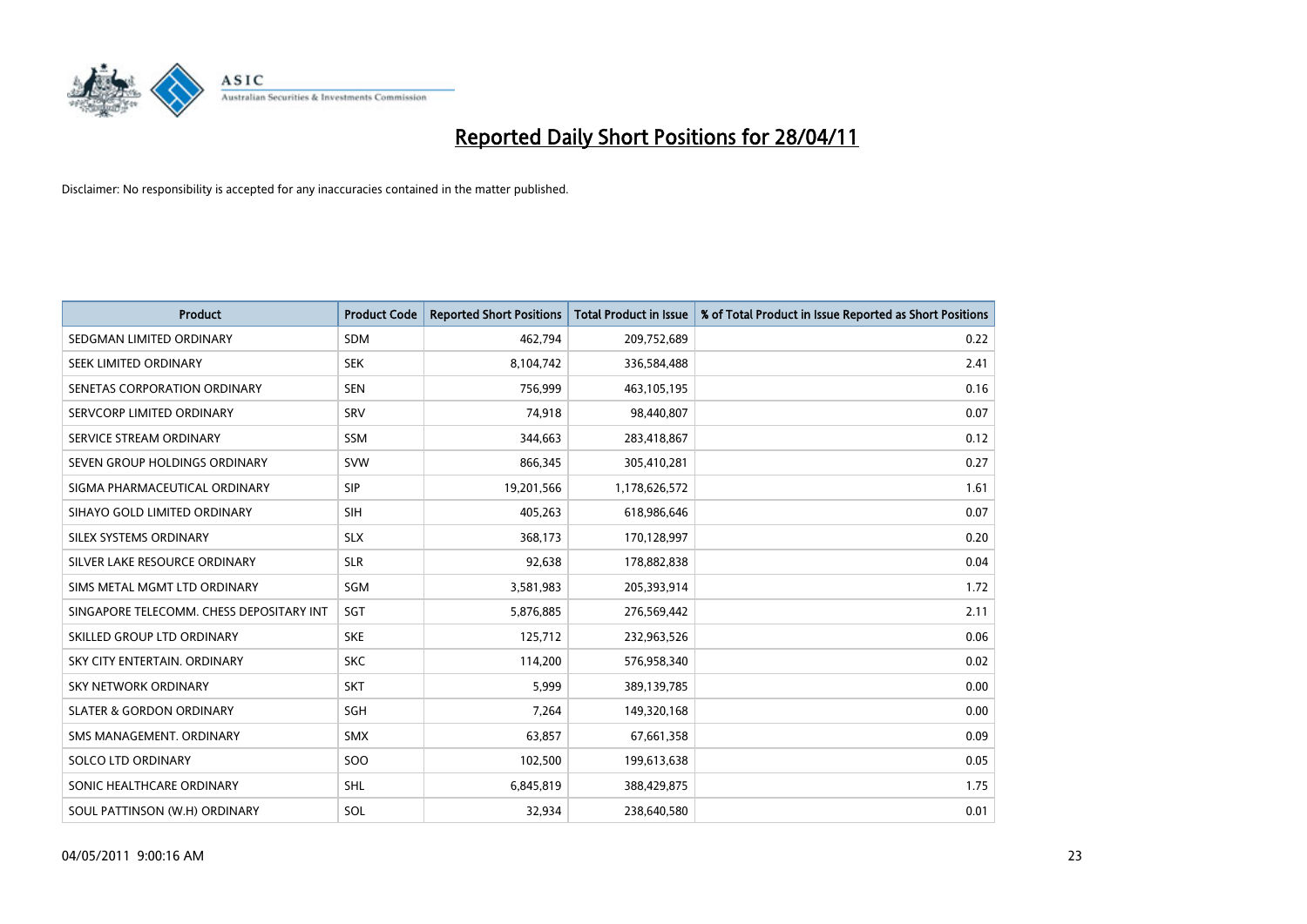

| <b>Product</b>                           | <b>Product Code</b> | <b>Reported Short Positions</b> | <b>Total Product in Issue</b> | % of Total Product in Issue Reported as Short Positions |
|------------------------------------------|---------------------|---------------------------------|-------------------------------|---------------------------------------------------------|
| SOUTH BOULDER MINES ORDINARY             | <b>STB</b>          | 18,402                          | 86,115,688                    | 0.03                                                    |
| SP AUSNET STAPLED SECURITIES             | SPN                 | 6,144,996                       | 2,795,115,439                 | 0.21                                                    |
| SPARK INFRASTRUCTURE STAPLED NOTE & UNIT | SKI                 | 17,307,974                      | 1,326,734,264                 | 1.31                                                    |
| SPDR 200 FUND ETF UNITS                  | <b>STW</b>          | 8                               | 50,839,159                    | 0.00                                                    |
| SPECIALTY FASHION ORDINARY               | <b>SFH</b>          | 1,871,391                       | 191,686,122                   | 0.97                                                    |
| SPHERE MINERALS LTD ORDINARY             | <b>SPH</b>          | 1,991                           | 171,348,151                   | 0.00                                                    |
| SPOTLESS GROUP LTD ORDINARY              | SPT                 | 2,113,374                       | 262,766,725                   | 0.79                                                    |
| ST BARBARA LIMITED ORDINARY              | <b>SBM</b>          | 4,153,332                       | 325,615,389                   | 1.26                                                    |
| STAGING CONNECTIONS ORDINARY             | <b>STG</b>          | 2,917,189                       | 78,317,726                    | 3.72                                                    |
| STANMORE COAL LTD ORDINARY               | <b>SMR</b>          | 73,240                          | 88,270,738                    | 0.08                                                    |
| STARPHARMA HOLDINGS ORDINARY             | SPL                 | 155,750                         | 247,402,721                   | 0.06                                                    |
| STH AMERICAN COR LTD ORDINARY            | SAY                 | 9,200                           | 245,846,493                   | 0.00                                                    |
| STH CRS ELECT ENGNR ORDINARY             | <b>SXE</b>          | 127,608                         | 124,178,939                   | 0.10                                                    |
| STHN CROSS MEDIA ORDINARY                | SXL                 | 6,061,579                       | 651,086,366                   | 0.93                                                    |
| STOCKLAND UNITS/ORD STAPLED              | SGP                 | 10,753,219                      | 2,383,036,717                 | 0.44                                                    |
| STRAITS RES LTD. ORDINARY                | SRO                 | 7,947,880                       | 324,355,749                   | 2.44                                                    |
| STW COMMUNICATIONS ORDINARY              | SGN                 | 261,083                         | 364,310,964                   | 0.06                                                    |
| SUN RESOURCES NL ORDINARY                | <b>SUR</b>          | 25,000                          | 444,369,734                   | 0.01                                                    |
| SUNCORP GROUP LTD ORDINARY               | <b>SUN</b>          | 6,895,721                       | 1,286,600,980                 | 0.52                                                    |
| SUNDANCE ENERGY ORDINARY                 | <b>SEA</b>          | 49,827                          | 276,709,585                   | 0.02                                                    |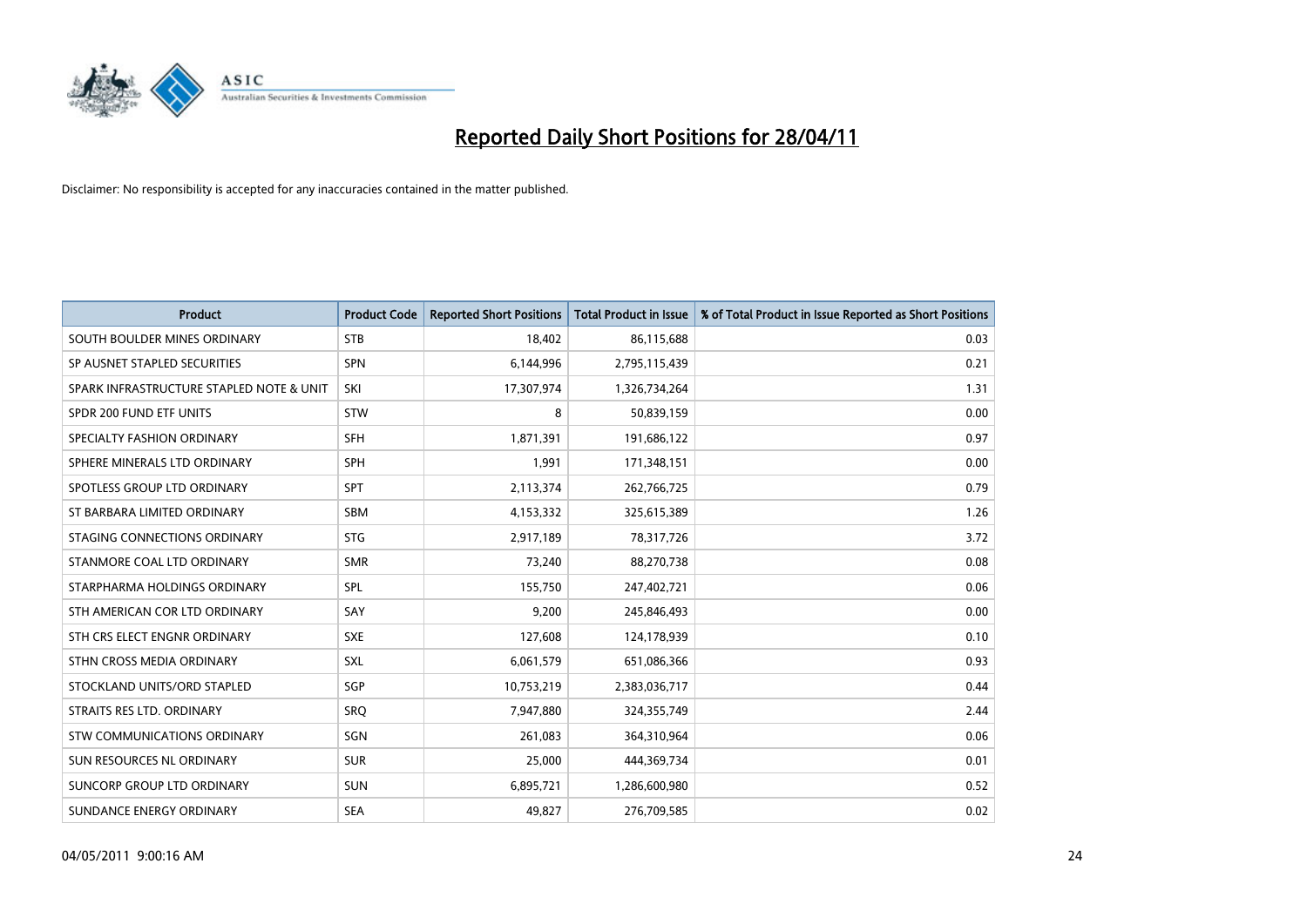

| <b>Product</b>                       | <b>Product Code</b> | <b>Reported Short Positions</b> | Total Product in Issue | % of Total Product in Issue Reported as Short Positions |
|--------------------------------------|---------------------|---------------------------------|------------------------|---------------------------------------------------------|
| SUNDANCE RESOURCES ORDINARY          | <b>SDL</b>          | 24,106,120                      | 2,721,839,168          | 0.87                                                    |
| SUNLAND GROUP LTD ORDINARY           | <b>SDG</b>          | 29,126                          | 224,881,794            | 0.01                                                    |
| SUPER RET REP LTD ORDINARY           | <b>SUL</b>          | 181,265                         | 130,018,739            | 0.14                                                    |
| SWICK MINING ORDINARY                | <b>SWK</b>          | 1,548                           | 236,724,970            | 0.00                                                    |
| SYMEX HOLDINGS ORDINARY              | <b>SYM</b>          | 6,633                           | 142,481,091            | 0.00                                                    |
| <b>TABCORP HOLDINGS LTD ORDINARY</b> | <b>TAH</b>          | 2,024,463                       | 688,019,737            | 0.28                                                    |
| <b>TALENT2 INTERNATION ORDINARY</b>  | <b>TWO</b>          | 59,801                          | 142,434,450            | 0.04                                                    |
| TALISMAN MINING ORDINARY             | <b>TLM</b>          | 3,079                           | 130,438,627            | 0.00                                                    |
| TAP OIL LIMITED ORDINARY             | <b>TAP</b>          | 796,020                         | 240,967,311            | 0.32                                                    |
| TASSAL GROUP LIMITED ORDINARY        | <b>TGR</b>          | 33,074                          | 146,304,404            | 0.01                                                    |
| <b>TATTS GROUP LTD ORDINARY</b>      | <b>TTS</b>          | 14,171,329                      | 1,318,683,208          | 1.06                                                    |
| TELECOM CORPORATION ORDINARY         | <b>TEL</b>          | 18,500,142                      | 1,924,652,813          | 0.95                                                    |
| <b>TELSTRA CORPORATION, ORDINARY</b> | <b>TLS</b>          | 22,401,984                      | 12,443,074,357         | 0.17                                                    |
| TEN NETWORK HOLDINGS ORDINARY        | <b>TEN</b>          | 36,777,400                      | 1,045,236,720          | 3.50                                                    |
| TERANGA GOLD CORP CDI 1:1            | <b>TGZ</b>          | 201,818                         | 150,228,220            | 0.12                                                    |
| TFS CORPORATION LTD ORDINARY         | <b>TFC</b>          | 65,951                          | 275,789,494            | 0.02                                                    |
| THE REJECT SHOP ORDINARY             | <b>TRS</b>          | 514,901                         | 26,033,570             | 1.96                                                    |
| THOR MINING PLC CHESS DEPOSITARY     | <b>THR</b>          | 2,307                           | 222,489,120            | 0.00                                                    |
| THORN GROUP LIMITED ORDINARY         | <b>TGA</b>          | 2,361                           | 129,858,924            | 0.00                                                    |
| THUNDELARRA EXPLOR. ORDINARY         | <b>THX</b>          | 57,135                          | 153,578,927            | 0.04                                                    |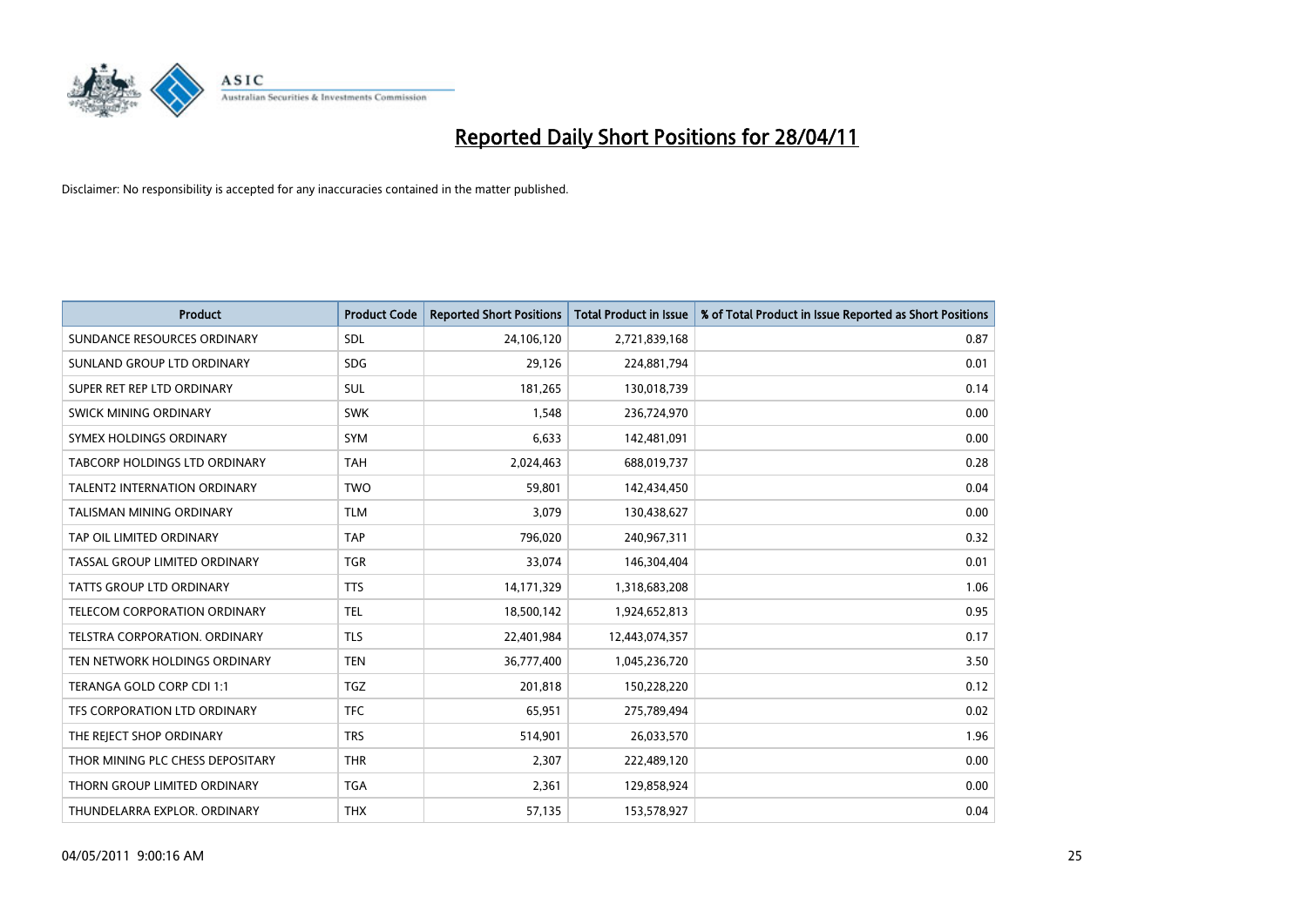

| <b>Product</b>                          | <b>Product Code</b> | <b>Reported Short Positions</b> | <b>Total Product in Issue</b> | % of Total Product in Issue Reported as Short Positions |
|-----------------------------------------|---------------------|---------------------------------|-------------------------------|---------------------------------------------------------|
| <b>TIGER RESOURCES ORDINARY</b>         | <b>TGS</b>          | 221,261                         | 668,635,549                   | 0.04                                                    |
| TIMBERCORP LIMITED ORDINARY             | <b>TIM</b>          | 90,074                          | 352,071,429                   | 0.02                                                    |
| <b>TISHMAN SPEYER UNITS</b>             | <b>TSO</b>          | 82,279                          | 338,440,904                   | 0.03                                                    |
| TNG LIMITED ORDINARY                    | <b>TNG</b>          | 4,321                           | 284,803,062                   | 0.00                                                    |
| TOLL HOLDINGS LTD ORDINARY              | <b>TOL</b>          | 17,972,488                      | 710,128,531                   | 2.53                                                    |
| TORO ENERGY LIMITED ORDINARY            | <b>TOE</b>          | 39,404                          | 964,936,676                   | 0.00                                                    |
| <b>TOWER AUSTRALIA ORDINARY</b>         | <b>TAL</b>          | 363,819                         | 419,652,394                   | 0.08                                                    |
| TOWER LIMITED ORDINARY                  | <b>TWR</b>          | 690,119                         | 263,603,448                   | 0.26                                                    |
| <b>TOX FREE SOLUTIONS ORDINARY</b>      | <b>TOX</b>          | 47,733                          | 92,290,500                    | 0.04                                                    |
| TPG TELECOM LIMITED ORDINARY            | <b>TPM</b>          | 4,006,574                       | 775,522,421                   | 0.51                                                    |
| TRANSFIELD SERV INFR STAPLED SECURITIES | <b>TSI</b>          | 16,066                          | 438,756,421                   | 0.00                                                    |
| <b>TRANSFIELD SERVICES ORDINARY</b>     | <b>TSE</b>          | 6,252,769                       | 549,715,957                   | 1.14                                                    |
| TRANSPACIFIC INDUST. ORDINARY           | <b>TPI</b>          | 15,416,423                      | 960,638,735                   | 1.60                                                    |
| TRANSURBAN GROUP TRIPLE STAPLED SEC.    | <b>TCL</b>          | 4,565,730                       | 1,443,543,731                 | 0.29                                                    |
| TRINITY GROUP STAPLED SECURITIES        | <b>TCQ</b>          | 3,419                           | 203,405,927                   | 0.00                                                    |
| TROY RESOURCES NL ORDINARY              | <b>TRY</b>          | 46,826                          | 87,968,823                    | 0.04                                                    |
| UGL LIMITED ORDINARY                    | UGL                 | 5,200,953                       | 166,047,171                   | 3.12                                                    |
| UNILIFE CORPORATION CDI US PROHIBITED   | <b>UNS</b>          | 435,827                         | 273,245,765                   | 0.15                                                    |
| UNIVERSAL COAL PLC CDI 1:1              | <b>UNV</b>          | 98,913                          | 158,452,674                   | 0.06                                                    |
| UXC LIMITED ORDINARY                    | <b>UXC</b>          | 45,584                          | 305,789,718                   | 0.01                                                    |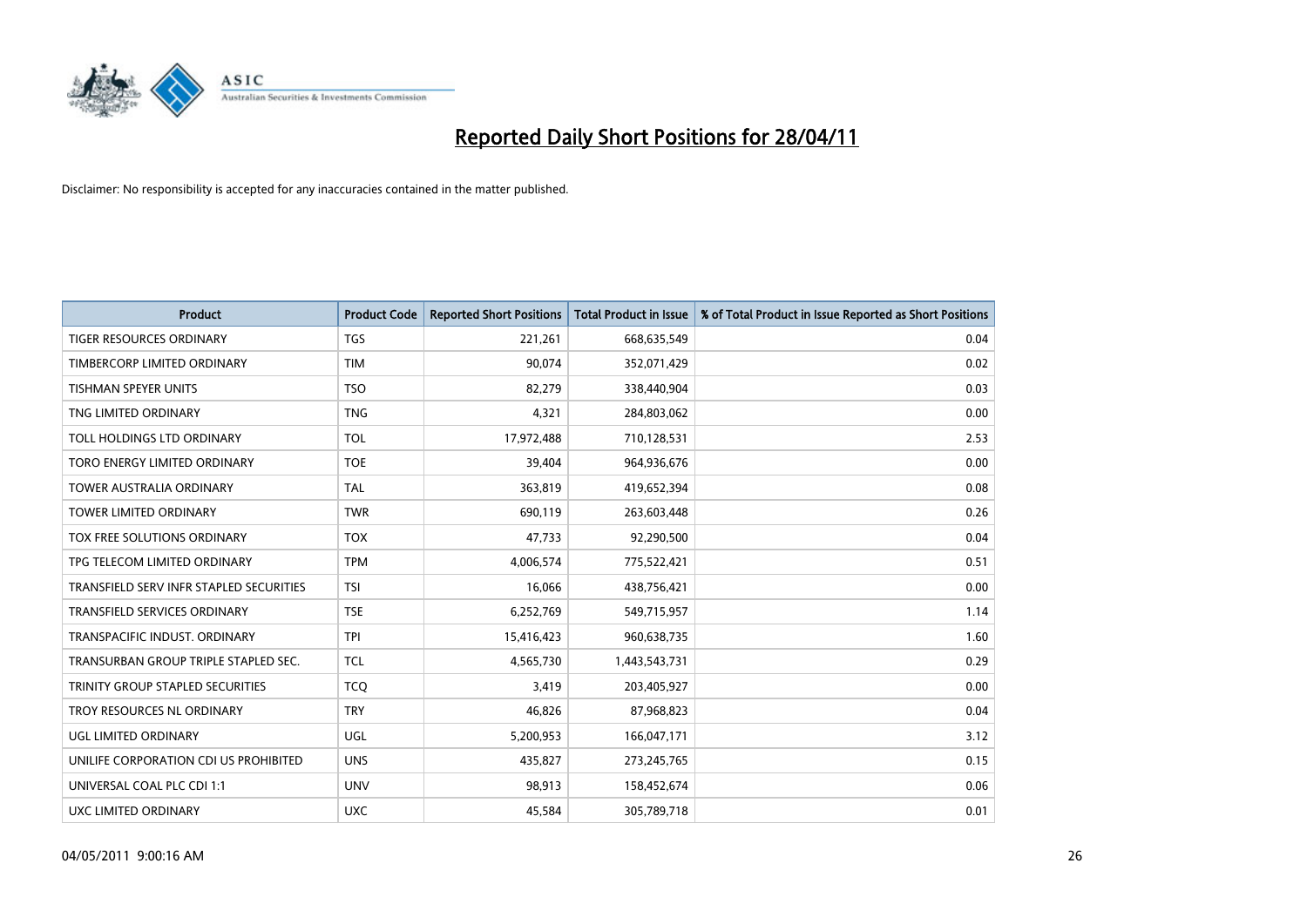

| <b>Product</b>                            | <b>Product Code</b> | <b>Reported Short Positions</b> | <b>Total Product in Issue</b> | % of Total Product in Issue Reported as Short Positions |
|-------------------------------------------|---------------------|---------------------------------|-------------------------------|---------------------------------------------------------|
| VALAD PROPERTY GROUP STAPLED US PROHIBIT. | <b>VPG</b>          | 3,912,918                       | 115,108,116                   | 3.40                                                    |
| <b>VDM GROUP LIMITED ORDINARY</b>         | <b>VMG</b>          | 11.116                          | 193,127,749                   | 0.01                                                    |
| <b>VENTURE MINERALS ORDINARY</b>          | <b>VMS</b>          | 173,158                         | 220,943,592                   | 0.08                                                    |
| VIRGIN BLUE HOLDINGS ORDINARY             | <b>VBA</b>          | 37,858,509                      | 2,210,197,600                 | 1.71                                                    |
| <b>VISION GROUP HLDGS ORDINARY</b>        | <b>VGH</b>          | 78.000                          | 74,061,110                    | 0.11                                                    |
| VITA GROUP LTD ORDINARY                   | <b>VTG</b>          | 75,190                          | 142,499,800                   | 0.05                                                    |
| VITERRA INC CDI 1:1                       | <b>VTA</b>          | 3.828                           | 68,629,939                    | 0.01                                                    |
| <b>VMOTO LIMITED ORDINARY</b>             | <b>VMT</b>          | 200,000                         | 594,955,106                   | 0.03                                                    |
| WASABI ENERGY LTD. ORDINARY               | <b>WAS</b>          | 442,195                         | 2,167,913,828                 | 0.02                                                    |
| <b>WATPAC LIMITED ORDINARY</b>            | <b>WTP</b>          | 34,685                          | 183,341,382                   | 0.01                                                    |
| <b>WDS LIMITED ORDINARY</b>               | <b>WDS</b>          | 701                             | 144,055,662                   | 0.00                                                    |
| WEBJET LIMITED ORDINARY                   | <b>WEB</b>          | 62,166                          | 77,961,278                    | 0.08                                                    |
| <b>WESFARMERS LIMITED ORDINARY</b>        | <b>WES</b>          | 20,515,058                      | 1,005,191,394                 | 2.02                                                    |
| WESFARMERS LIMITED PARTIALLY PROTECTED    | <b>WESN</b>         | 78,290                          | 151,880,768                   | 0.05                                                    |
| WEST AUSTRALIAN NEWS ORDINARY             | <b>WAN</b>          | 5,466,707                       | 610,327,899                   | 0.89                                                    |
| <b>WESTERN AREAS NL ORDINARY</b>          | <b>WSA</b>          | 8,879,322                       | 179,735,899                   | 4.96                                                    |
| WESTERN DESERT RES. ORDINARY              | <b>WDR</b>          | 948                             | 154,688,785                   | 0.00                                                    |
| WESTFIELD GROUP ORD/UNIT STAPLED SEC      | <b>WDC</b>          | 6,956,075                       | 2,308,988,539                 | 0.26                                                    |
| <b>WESTFIELD RETAIL TST UNIT STAPLED</b>  | <b>WRT</b>          | 23,284,044                      | 3,054,166,195                 | 0.77                                                    |
| WESTPAC BANKING CORP ORDINARY             | <b>WBC</b>          | 23,635,472                      | 3,009,460,059                 | 0.74                                                    |